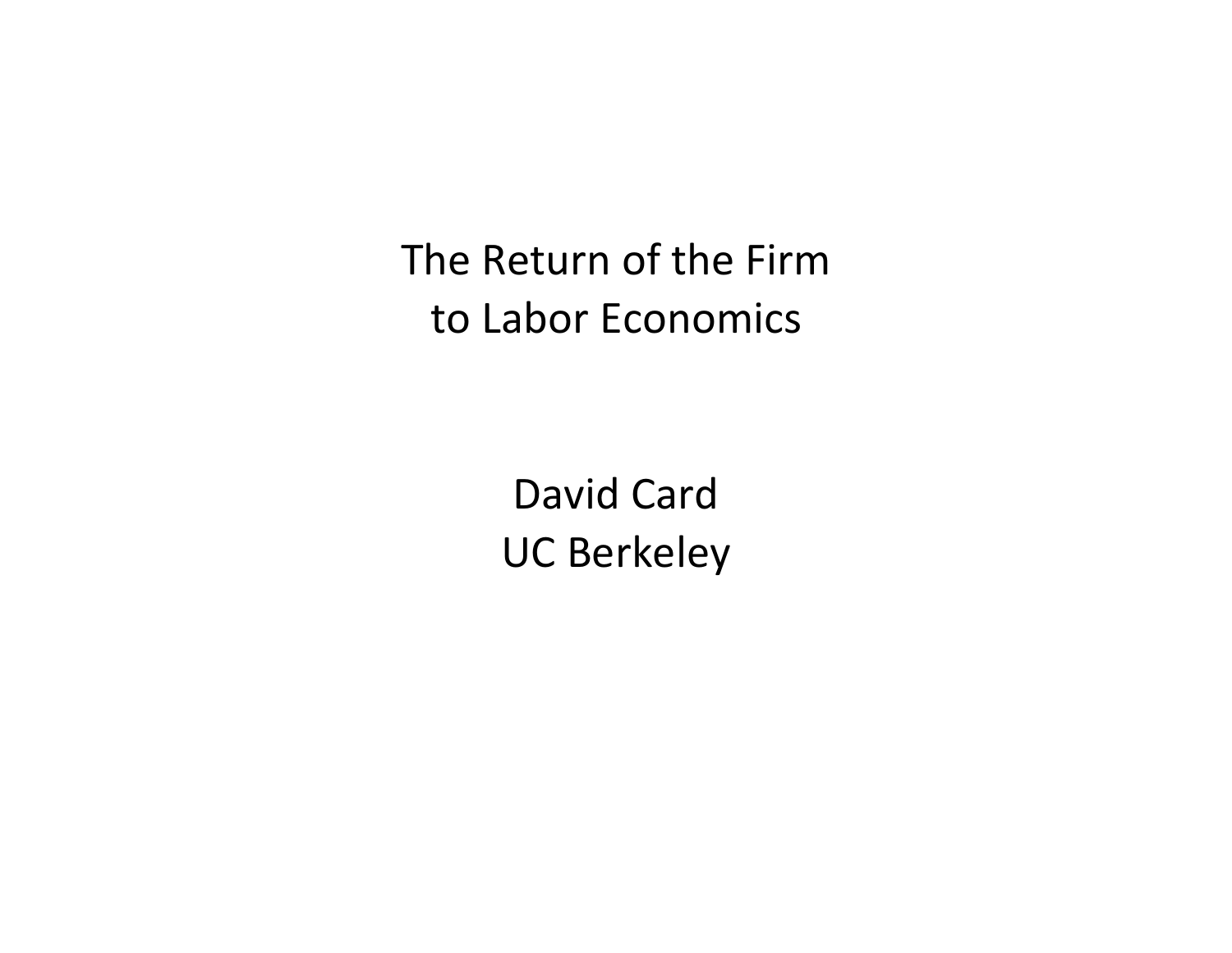Modern labor economics research is focused on "people", not firms.

What's published in JOLE and "top 5" (1990-2011) JOLE Top 5 all "J" codes 68.6% 16.6% J31 wage structure 10.9 2.6 J24 human capital 124 human capital J63-64 turnover/unemp/search 7.7 1.4 J22 labor supply 4.8 1.6 J16 gender 4.1 1.4 J41 labor contracts 3.5 0.7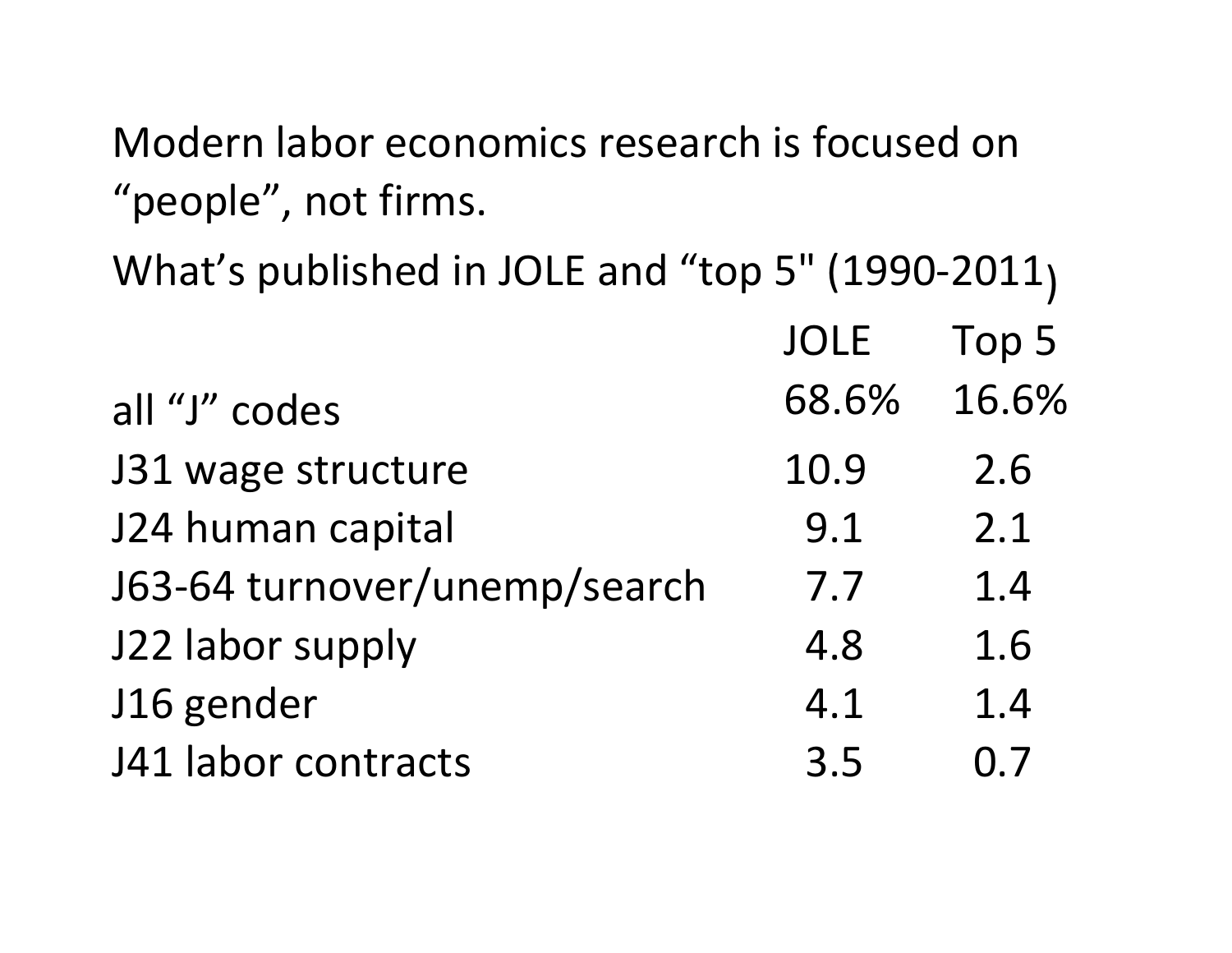

Year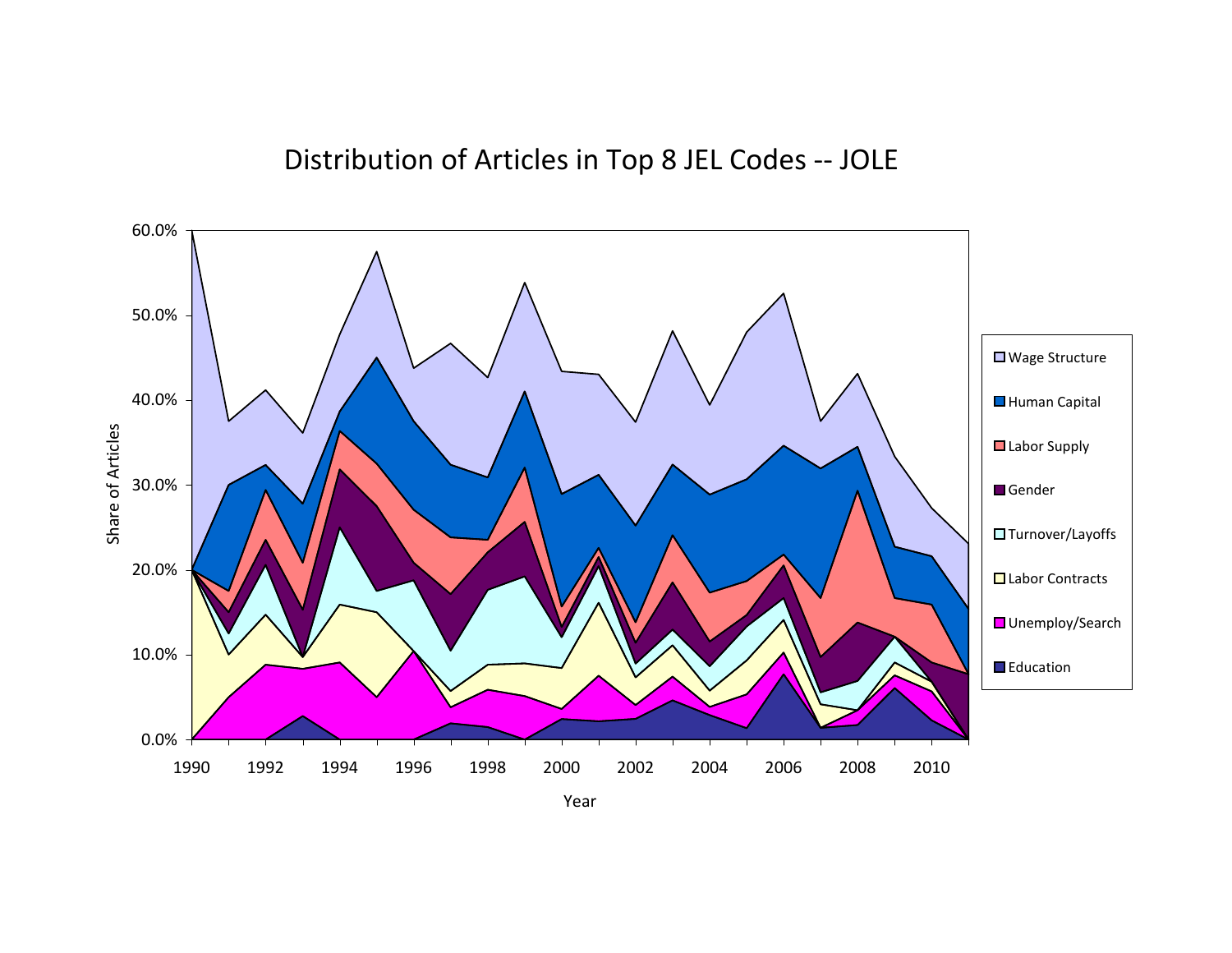

#### Distribution of Articles in Top 8 JEL Codes ‐‐ Top 5 Journals

Year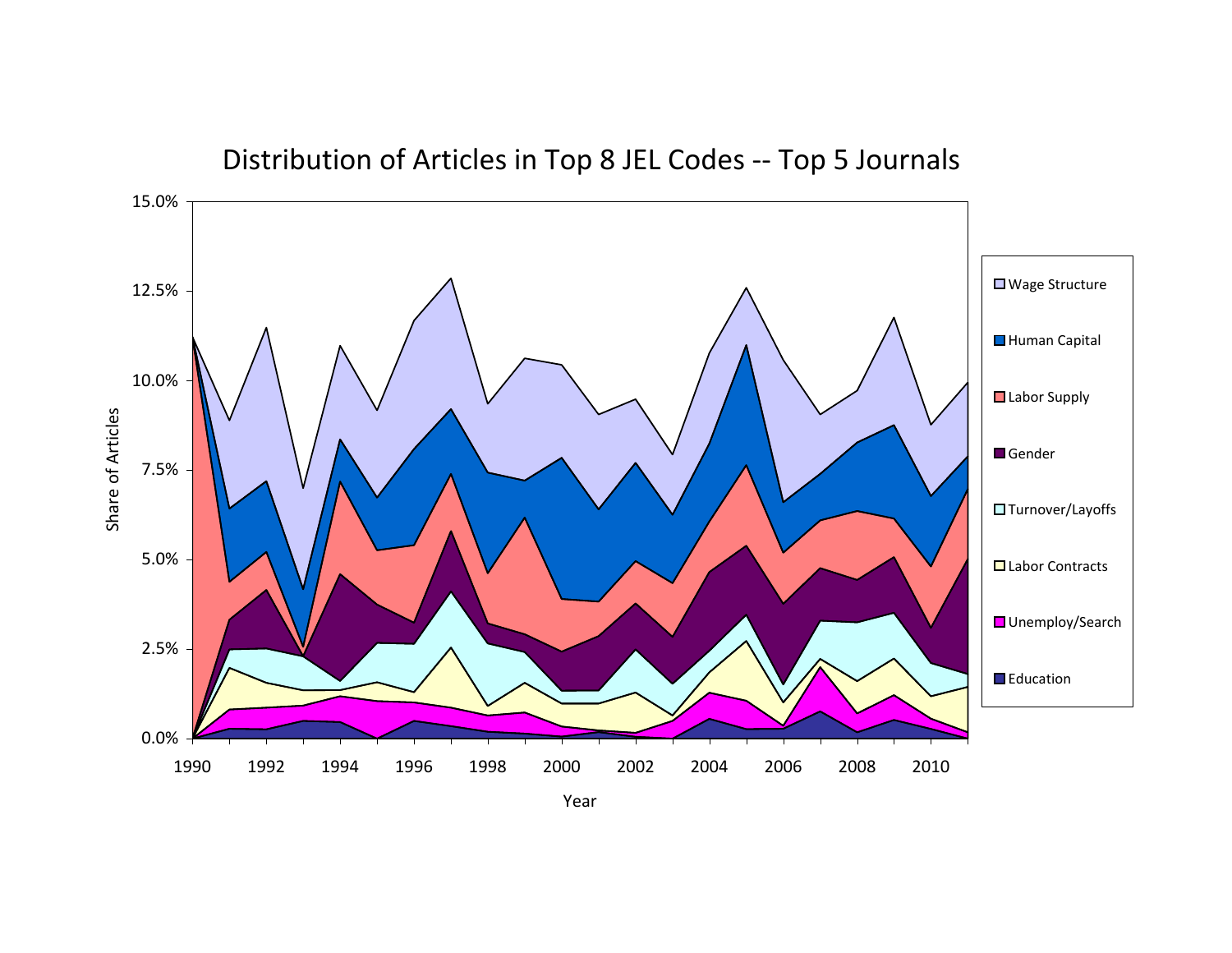Where are the firms?

*In this talk I will argue:* 

a) many interesting models and important policy questions revolve around firms

b) new data sources offer a "new frontier" for econometric methodology, choice modeling, policy analysis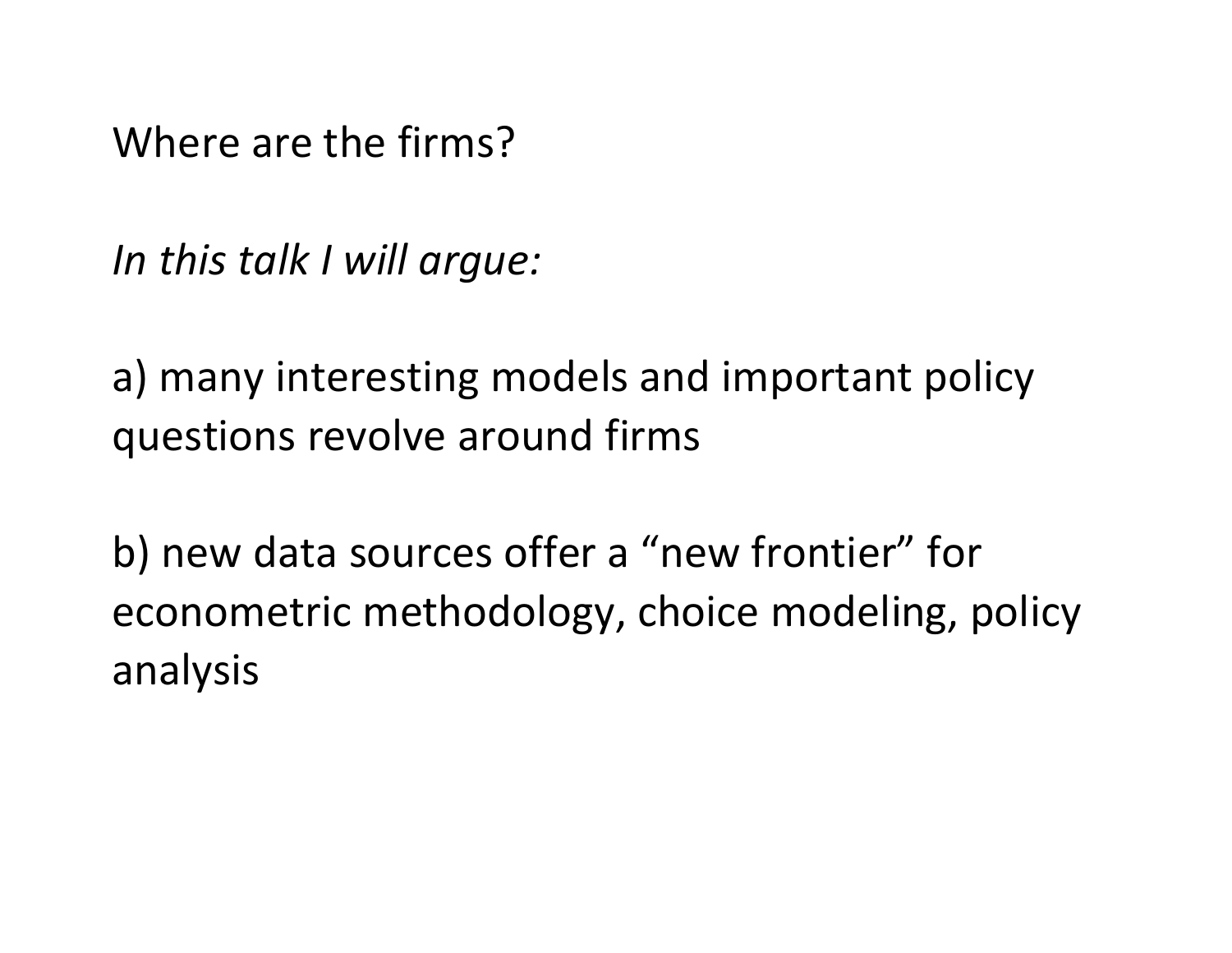# **Outline** I. Brief history

II. What do we know about how firms matter?

III. Open questions and new directions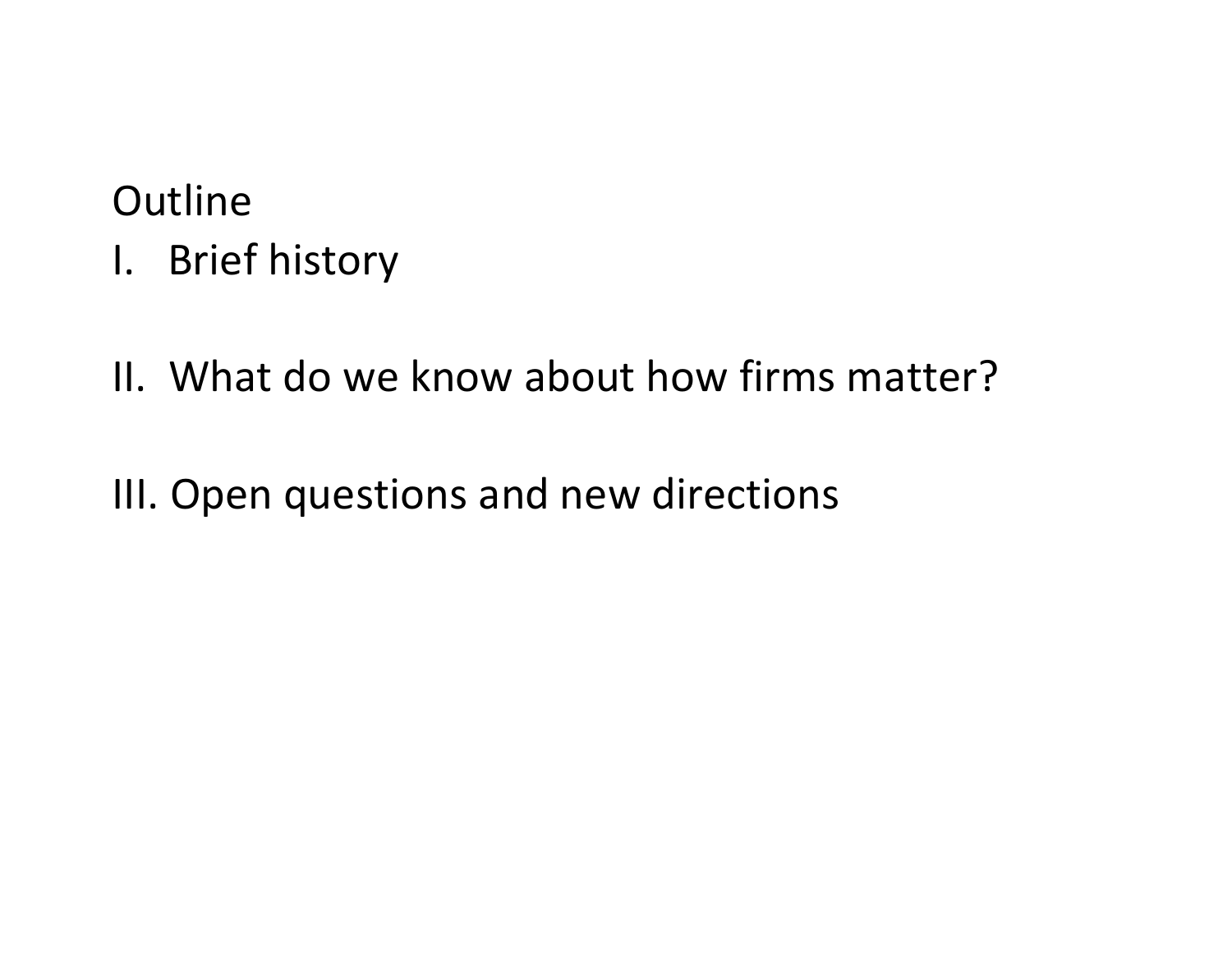I. Brief history 1a. In Hicks' (1932) neoclassical synthesis (CRS, integrated factor markets) firms don't matter.

- homogeneous skill groups

- firms face horizontal supply curves at the market wage; firm size is indeterminant

- still the basic framework for many questions: trade; immigration; SBTC; human capital, minimum wages, occupational choice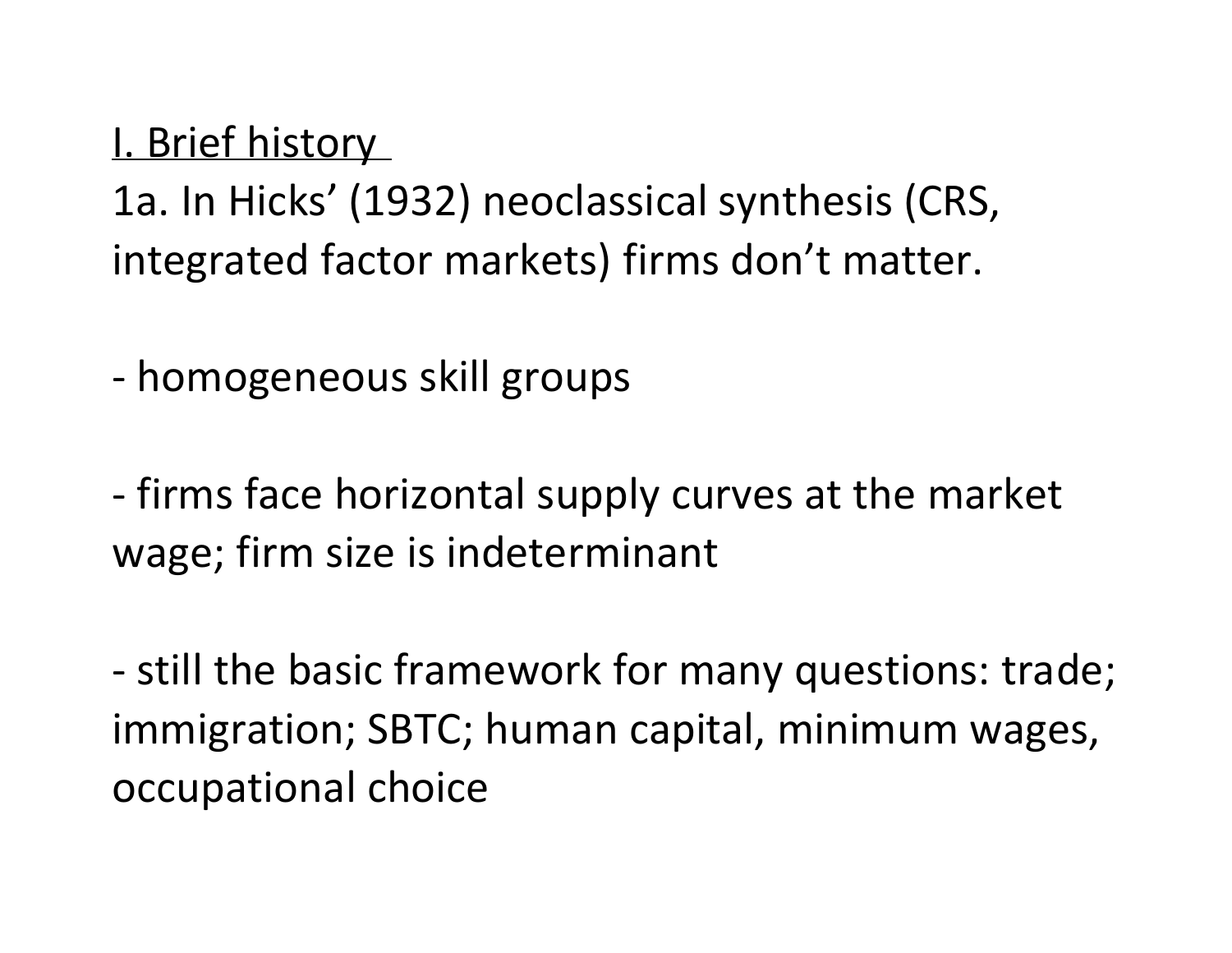1b. A more "modern" version (widely used in IO, productivity literature):

- homogeneous skill groups; workers perfectly mobile across firms, each firm faces a horizontal supply curve

- firms differ in various attributes (entrepreneurial skill, management practices, ...) so there is a lot of heterogeneity across firms

- But each worker is paid his/her "market wage". There is no special link to current or past employers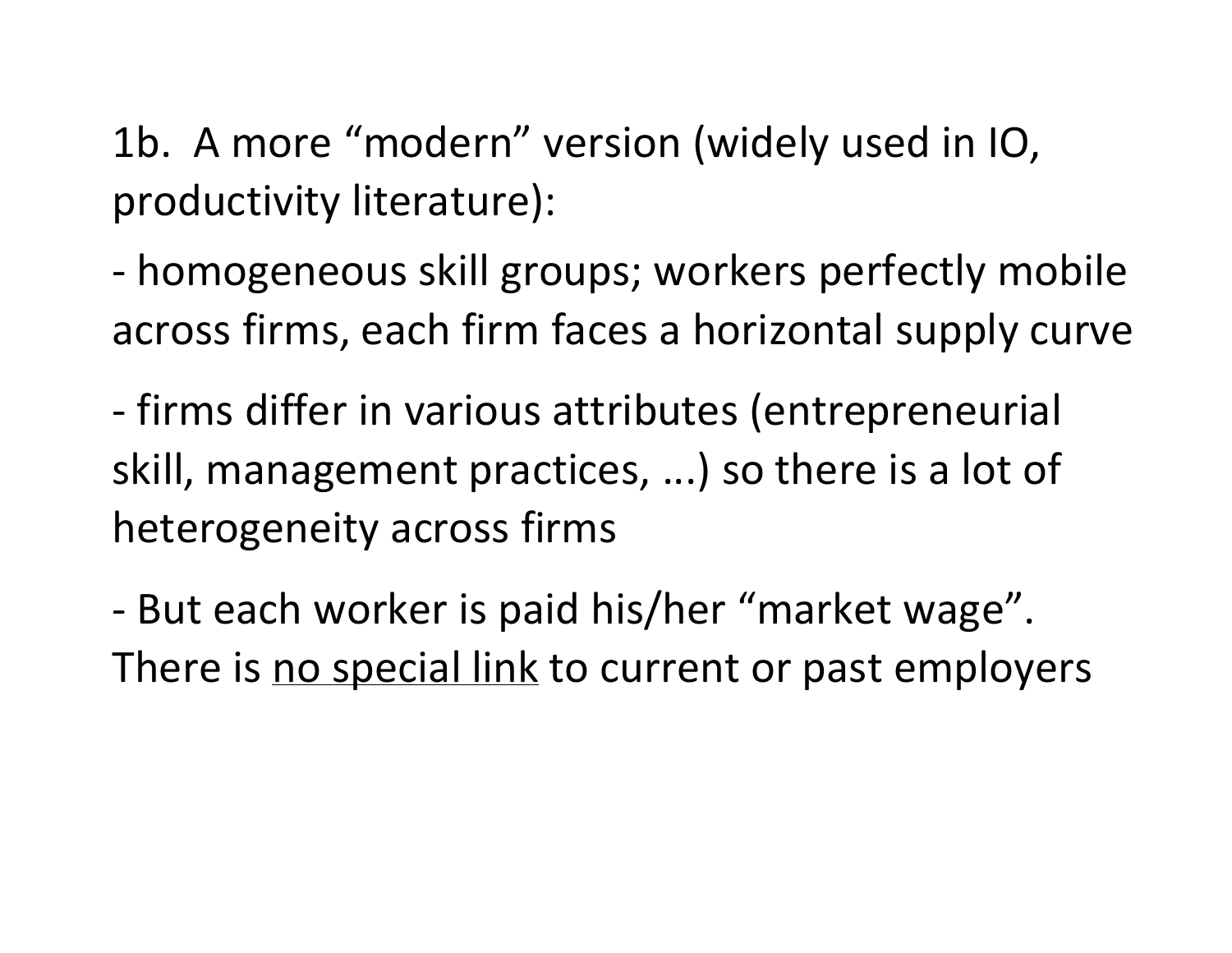3. In the 1940's & 1950's: the "institutionalists" argued that firms matter.

- Lester, Reynolds, ...documented significant wage variation for similar workers at different firms in the same industry and geographic area

- H. G. Lewis argued that unions can capture firmspecific rents (though Friedman disagreed)

- late 1960s: census/cps micro data showed that unionized workers and those in large firms earn more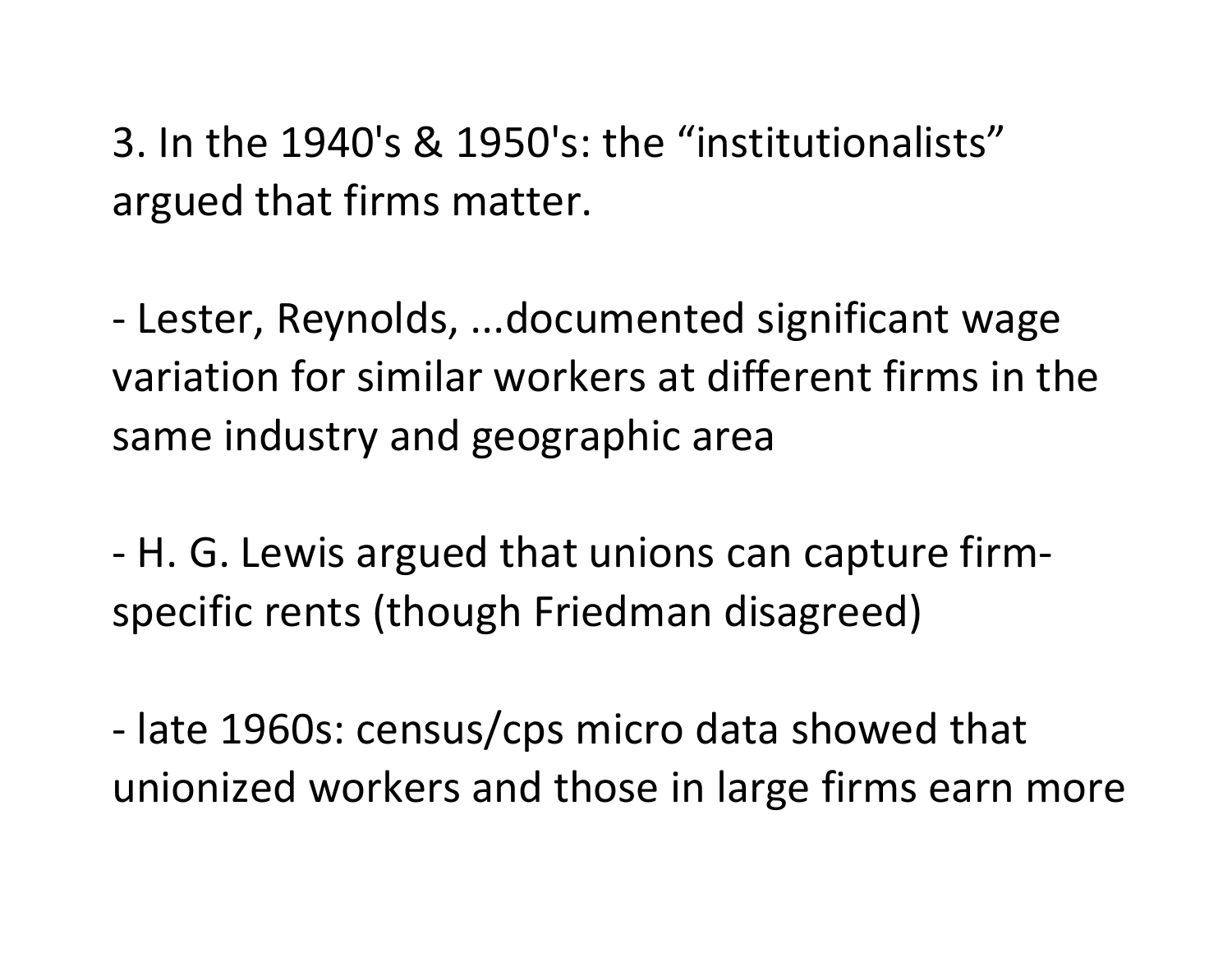3. 1970s and 1980s: construction of firm-level contract data sets to test models of bargaining.

- inflation expectations and wage setting: Riddell, Christofides et al.

- strikes and wages: Tracy, McConnell

- efficient vs. inefficient employment setting: Brown and Ashenfelter, Pencavel and MaCurdy

- rent sharing: Abowd-Lemieux, Christofides-Oswald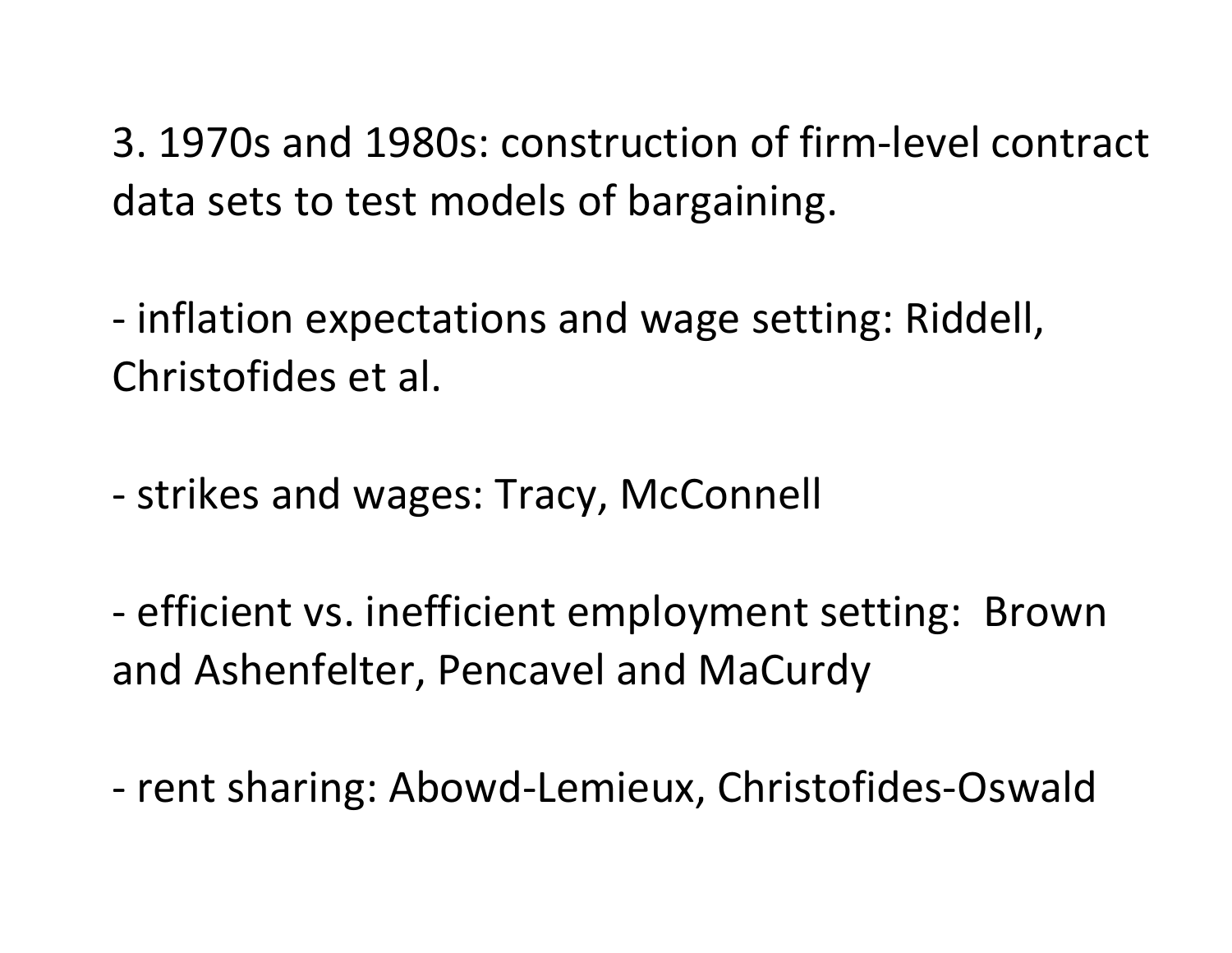### Lessons from contract-based research

(i) wages depend on supply-side (unemployment) and demand side (industry shocks) factors

(ii) wages adjust slowly, and can be "out of equilibrium" for several years (inflation catch-up)

(iii) wages depend on 'peer' wages (pattern bargaining, spillovers)

(iv) similar workers at different firms earn very different wages

BUT: no controls for worker heterogeneity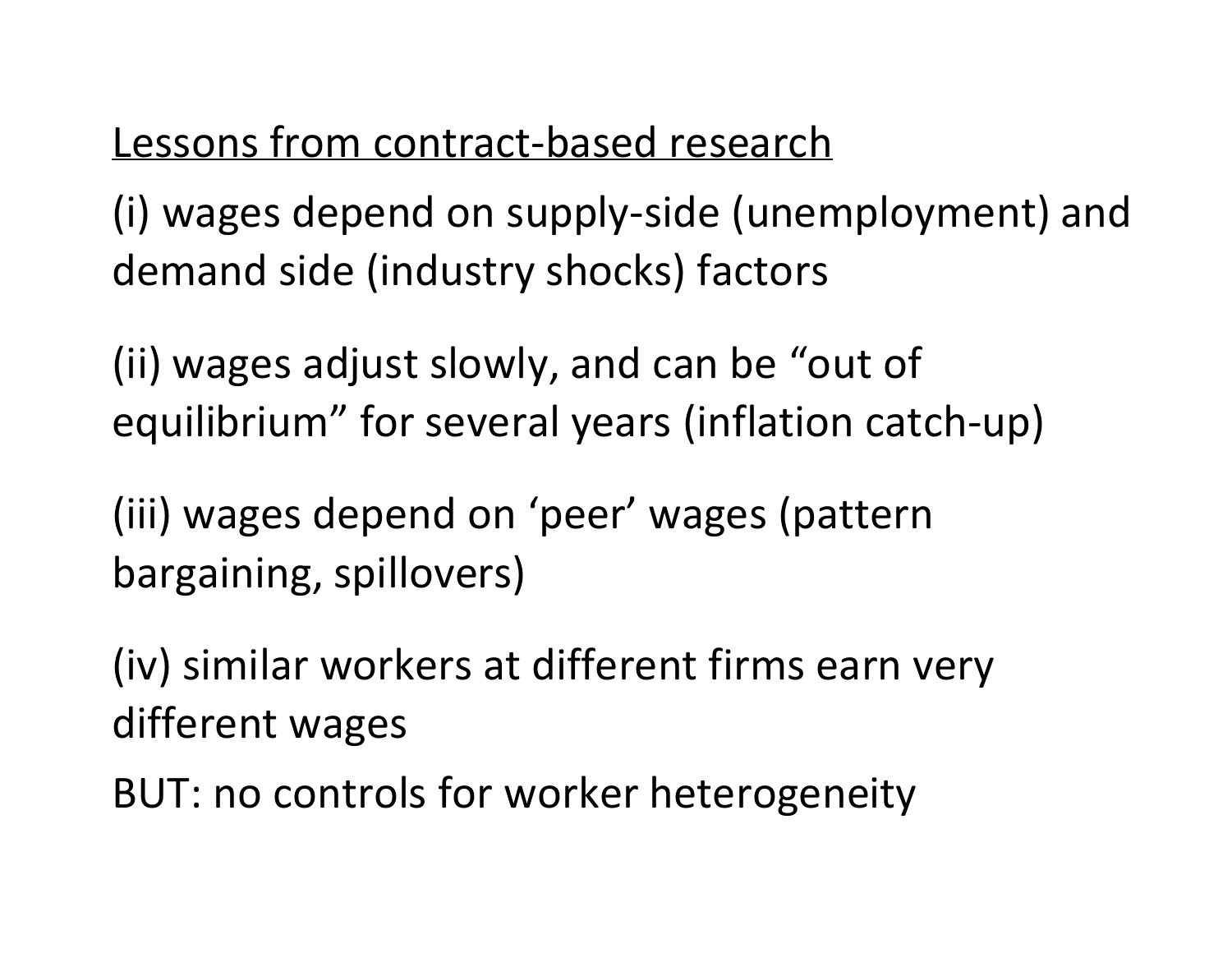4. 1970s+: individual panel data with job identifiers: PSID, NLSY, SSA records

- within-job wage growth (tenure effects) vs. between job wage growth (job switching)

- Mincer and Jovanovich, Abraham and Farber, Altonji, Topel: the causal effect of tenure

- Topel and Ward: wage growth for young workers depends on job-to-job mobility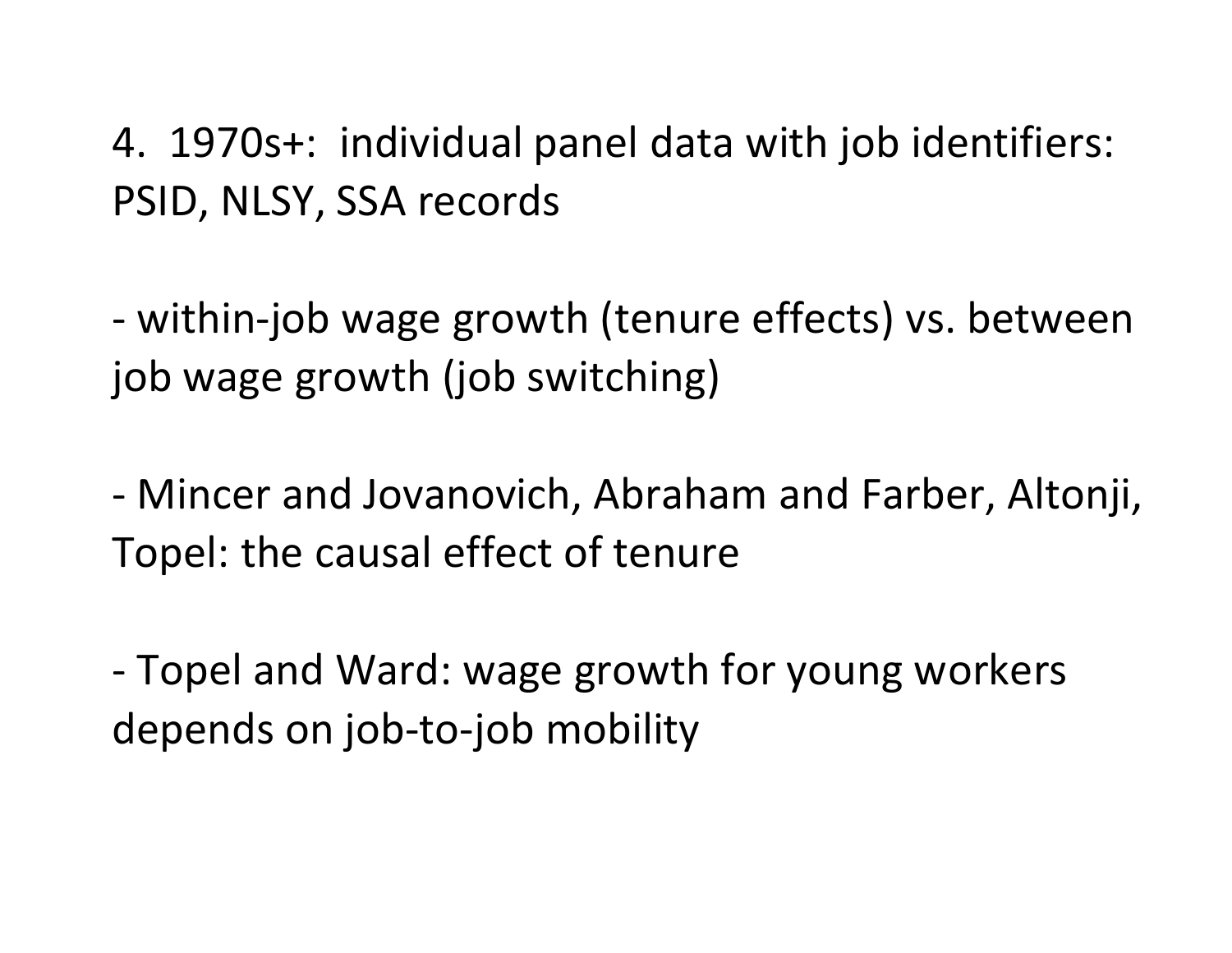## Lessons from individual panel studies

(i) substantial job mobility among young workers; older workers often settle into "lifetime" jobs

(ii) returns to job tenure are small

(iii) large returns for "voluntary" job switches, especially for young workers

(iv) a given worker can earn much different wages at different jobs: there is not a single "market wage" for a given person.

BUT: no distinction between jobs, firms, and matches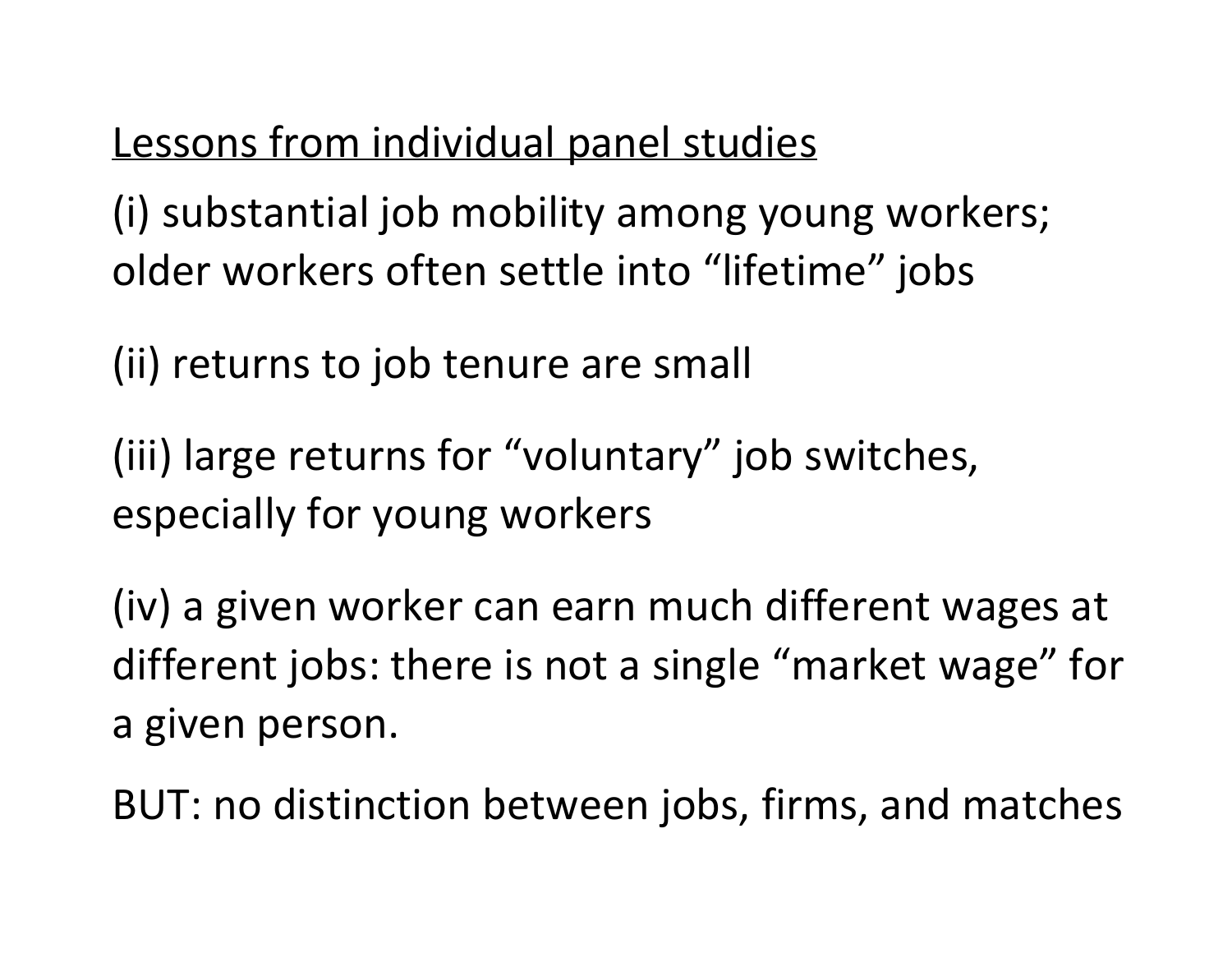5. Displaced Worker Supplements/ Studies based on UI/admin records

-Jacobsen Lalonde Sullivan: analysis of job losers using UI records: large, persistent wage losses

-von Wachter et al: even after 20 years, job losers in 1982 recession earn 20% less than matched non-losers

- wage losses are larger for those with higher job tenure, suggesting a loss of some form of specific capital: firm specific (Kletzer) and/or industry specific (Parent).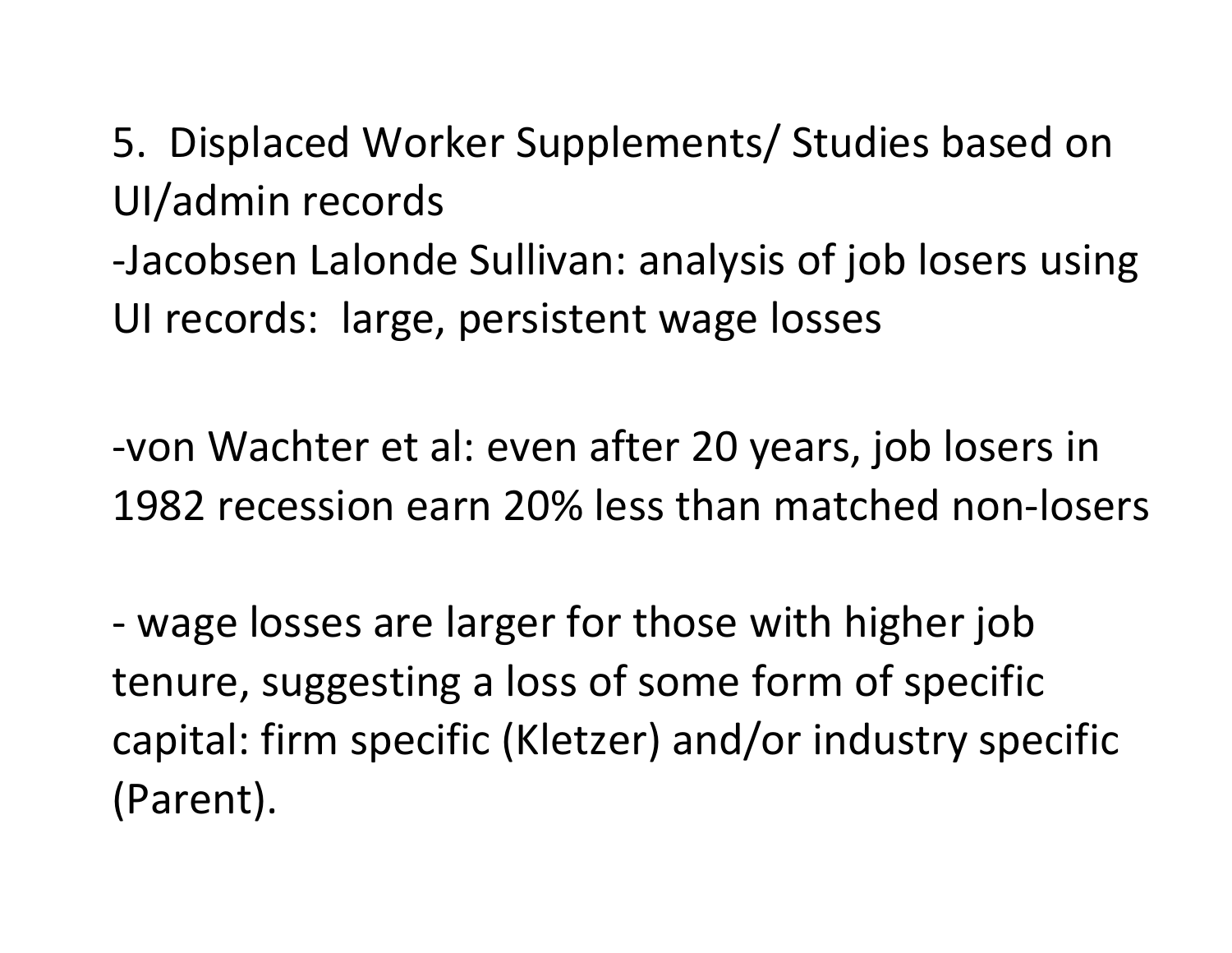6. Late 1980s - large-scale firm panel data sets

- Davis and Haltiwanger (LRD): employment reallocations across firms contribute to productivity growth

- D&H document enormous heterogeneity in productivity, wages, .... across firms within narrowly defined industries

- interpretation confounded by potential heterogeneity in workforce composition across firms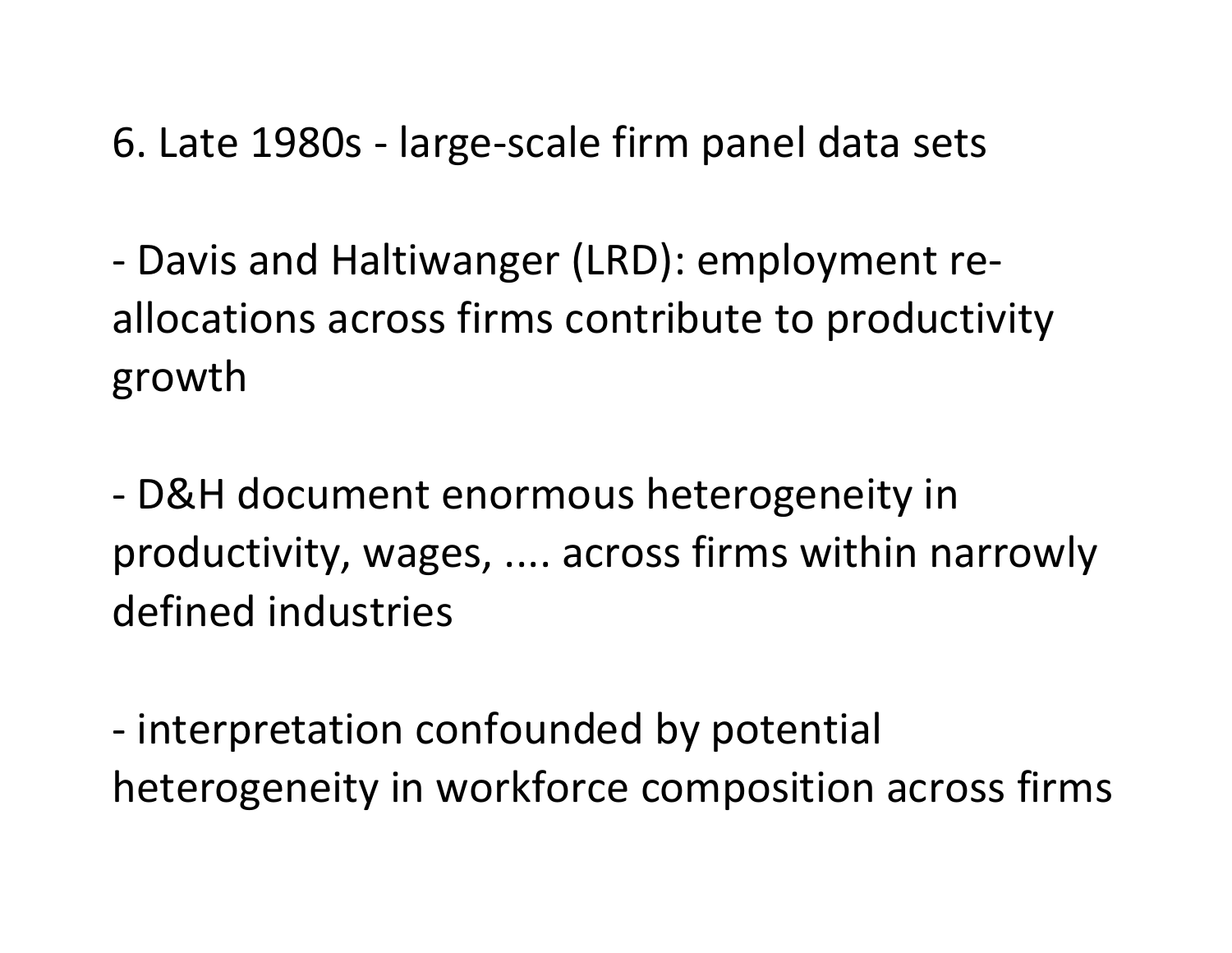7. 1990s - matched employer-employee panels.

- Abowd Kramarz Margolis: canonical worker/firm effects model

- AKM document heterogeneity in both workers and firms

- surprisingly, worker and firm effects (in log wage model) appear to be uncorrelated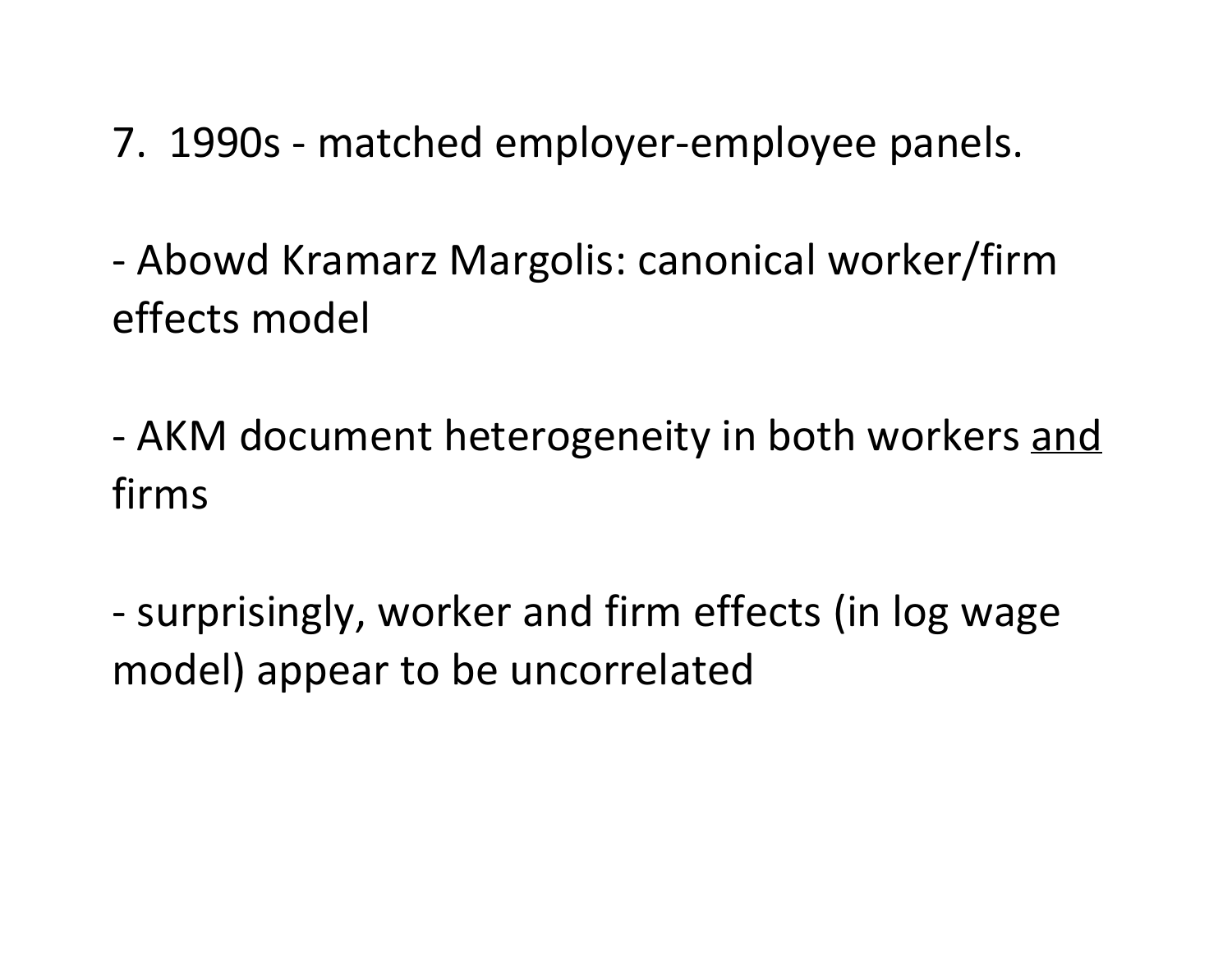### 8. Theoretical developments (mostly 1990s+)

- Burdett Mortensen equilibrium search. Firms have a 'wage policy' and pay identical workers higher or lower wages. (Basis for Manning's M-in-M book)

- Mortensen Pissarides: canonical search and matching model with Nash-bargained wages. (No firm effects per se: just match effects)

-Melitz: GE trade model with heterogeneous firms (productivity differences drive heterogenous responses to opening of trade)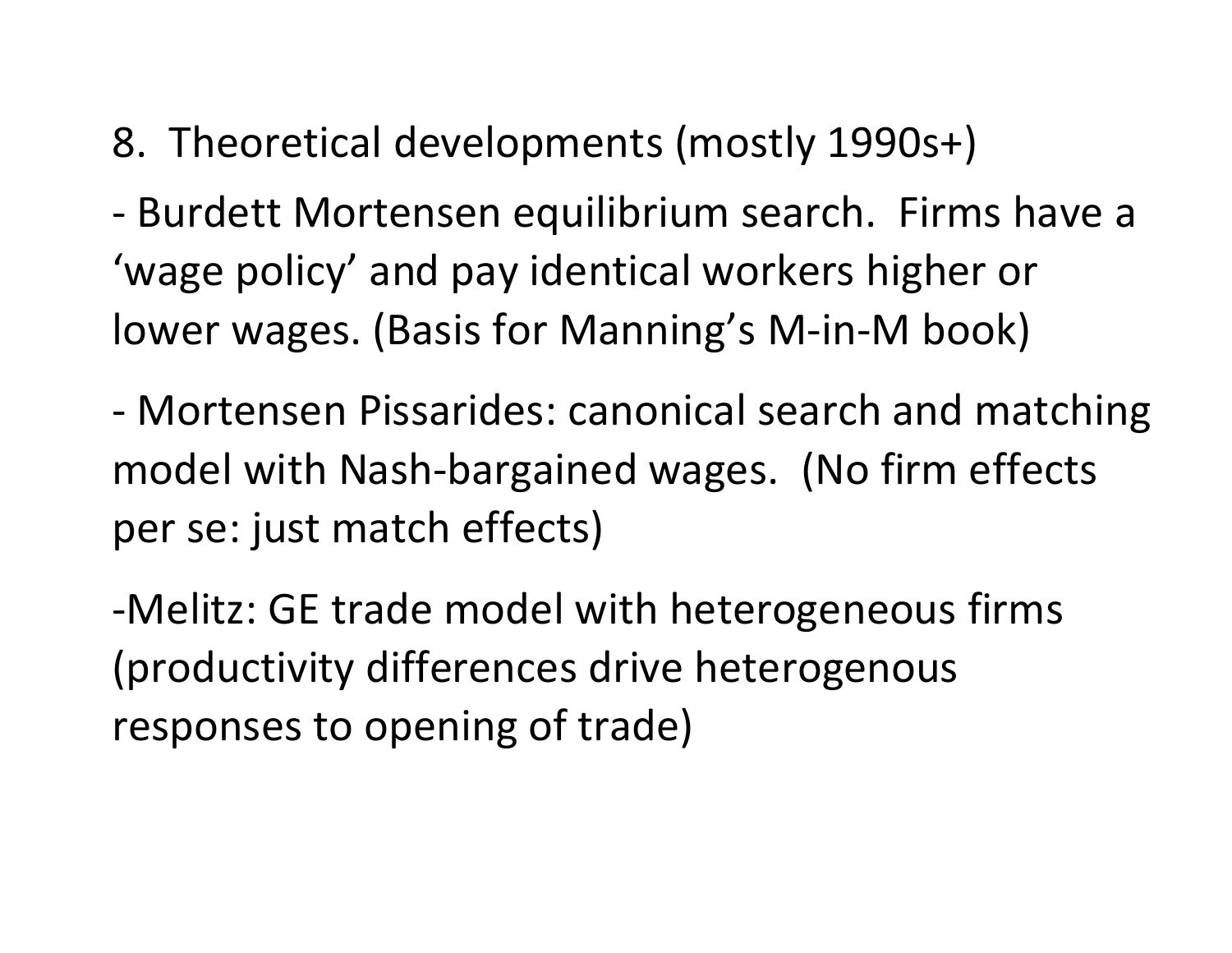II. What do we know about how firms matter? 1. getting a job at a "good" firm raises wages -Abowd et al: firm effects explain 20% + of wage variation, controlling for worker effects

- von Wachter & Oreopoulos; Kahn: new college grads who enter in recession have lower wages, mainly because they start at low-wage firms.

- Carneiro et al - pro-cyclicality of firm effects for newly hired workers.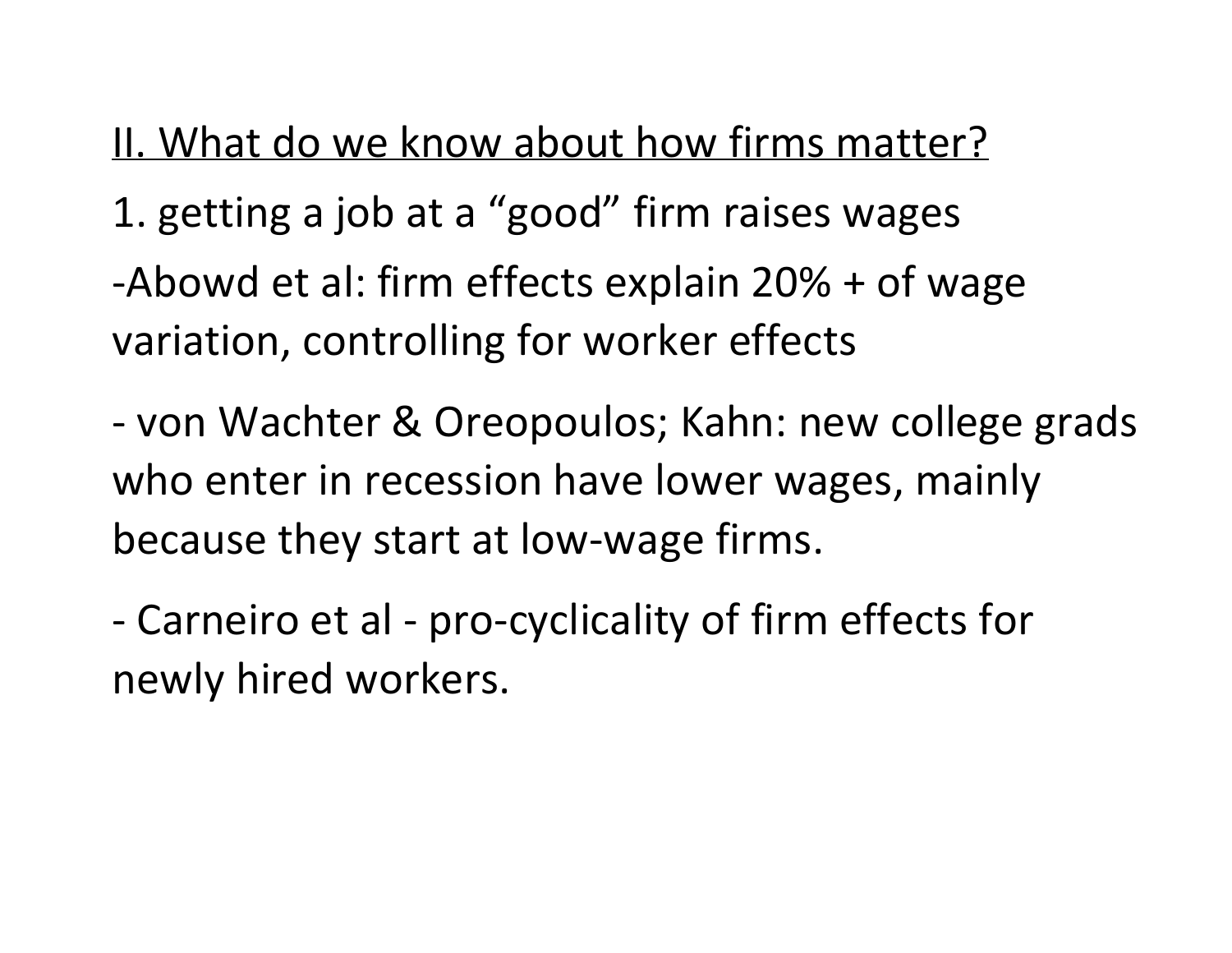2. different demographic groups have differential access to jobs at "good" (i.e., high-wage) firms

- Carrington & Troske; Amuedo-Dorantes & de la Rica: women tend to work in jobs where wages are lower for men and women

- Pendakur & Woodcock: immigrant wages are reduced by a "glass door" – limited access to jobs at high wage firms

(these studies use cross-section matched data and cannot fully separate worker and firm effects)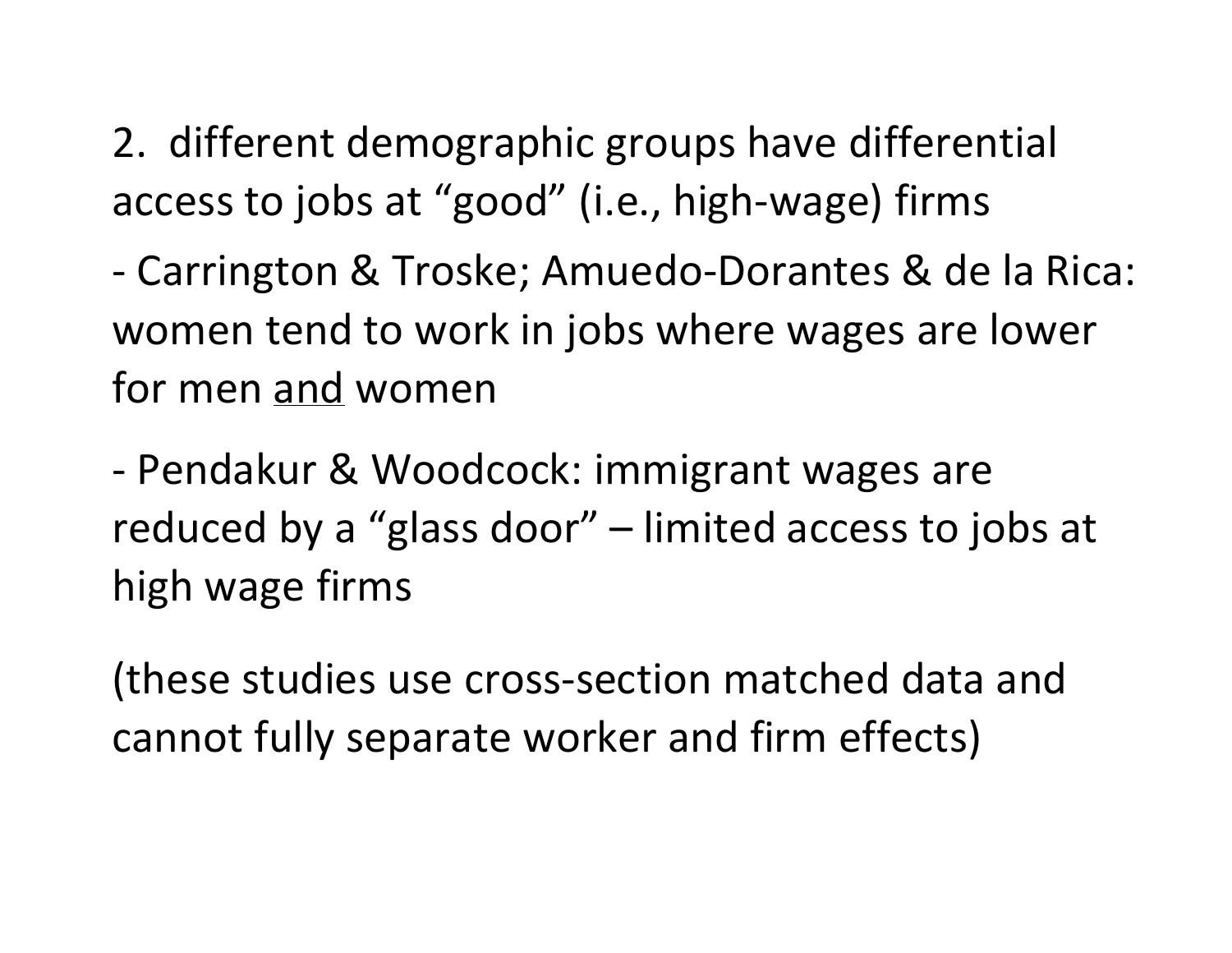3. productivity is related to firm "choices"; these choices can affect wages etc.

- Bloom and van Reenan: productivity, profitability, and survival are highly correlated with "management practices"

- productivity varies with compensation/HR policies (Lazear; Ichniowski and Shaw)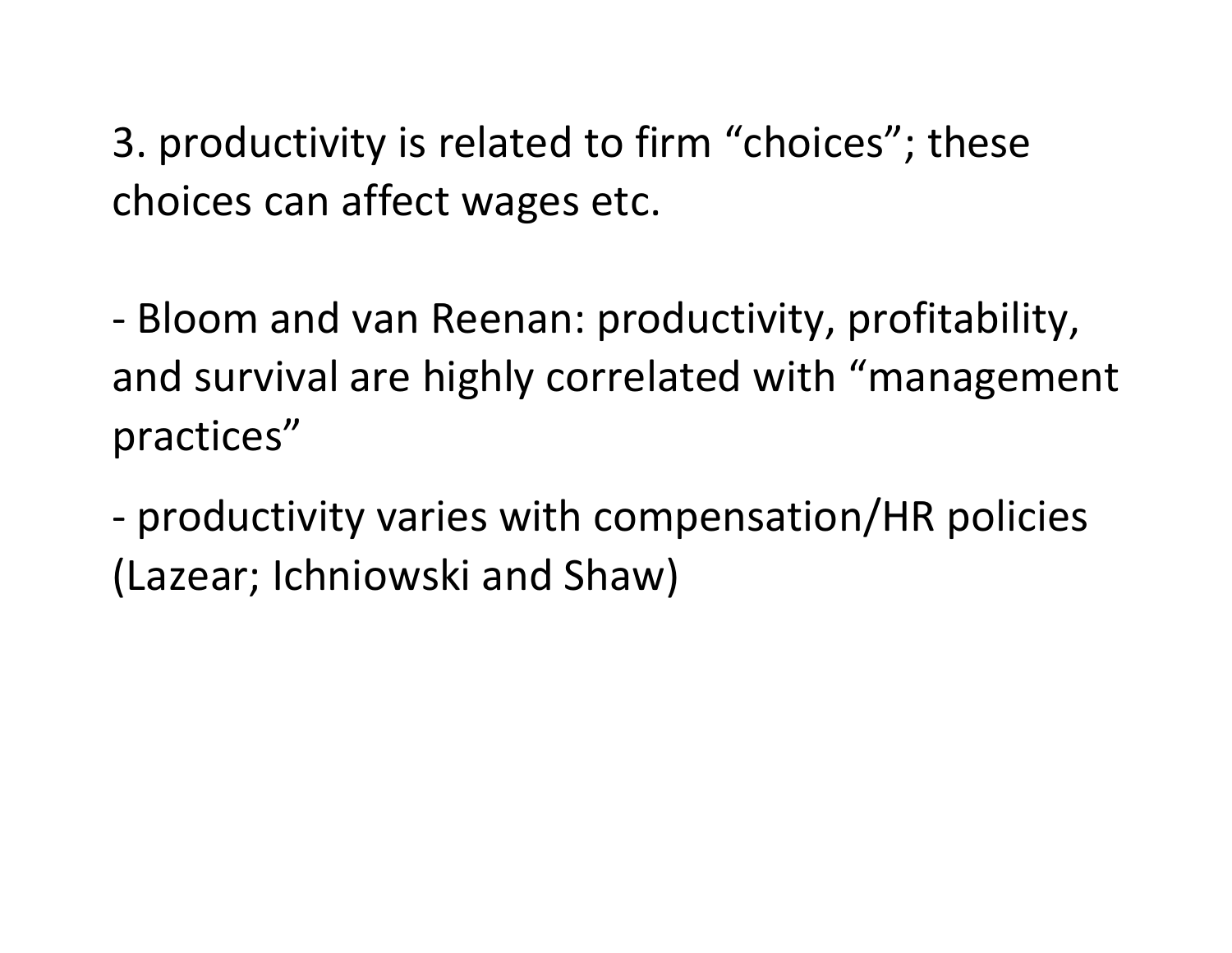4. higher profitability raises wages

- Abowd-Lemieux (contract data for wages; implicit assumption that workforce composition is stable).

- Margolis and Salvanes; Martins; Card et al. find profitability affects wages within a match  $-$  thus controlling for workforce composition (elasticities are modest, <0.1)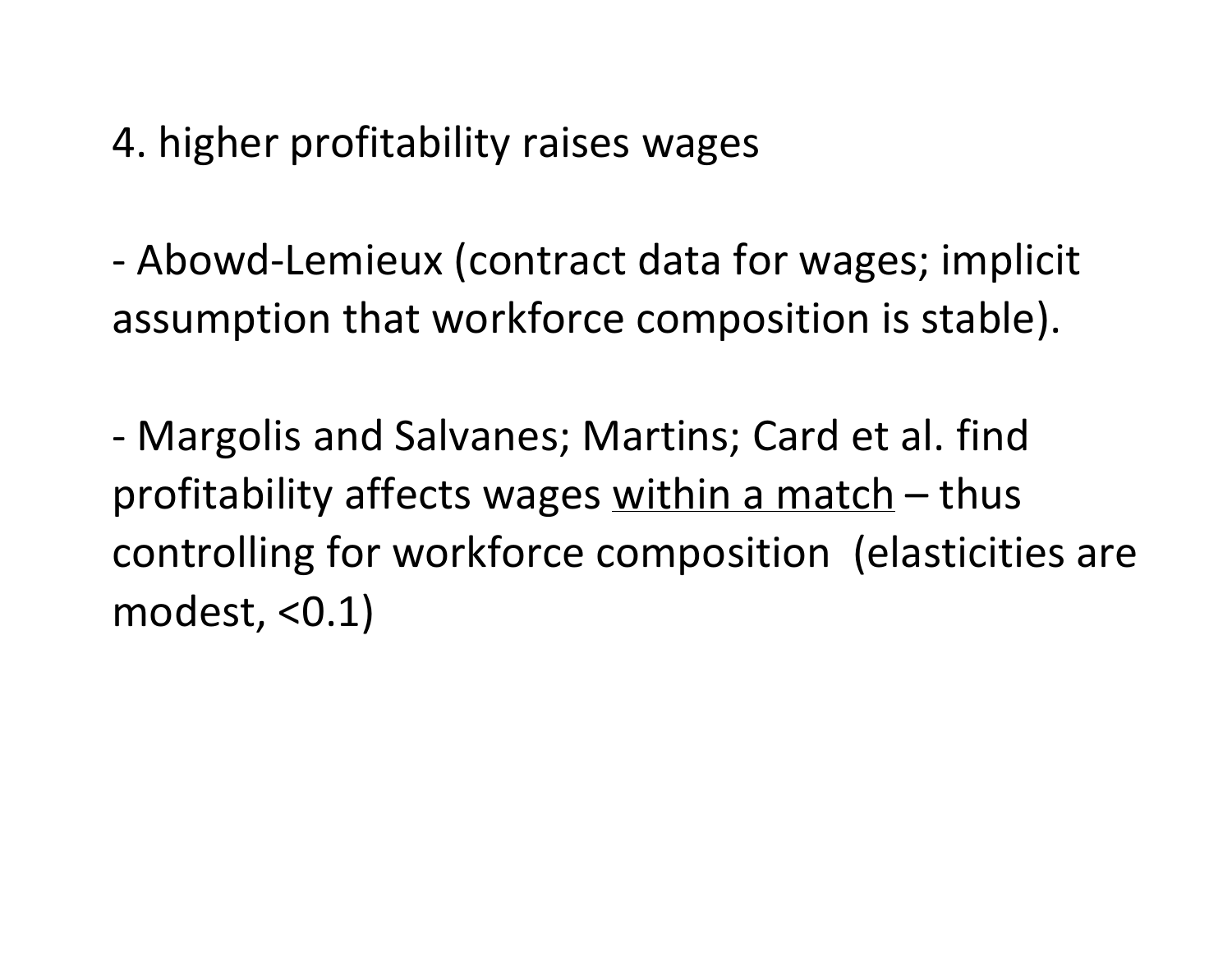5. firms appear to face upward-sloping supply curves for labor; elasticities vary by group

- Ransom-Oaxaca: m/f supermarket workers
- Hirsch et al: m/f turnover/recruiting, German IAB
- Portugal-Cardoso: impact of minimum wage on turnover and net supply of teenage workers

- Giuliano: impact of minimum wage on hiring and turnover of teen vs. older workers in retail estabs.

- Sullivan/Staiger et al. nurses supply to hospitals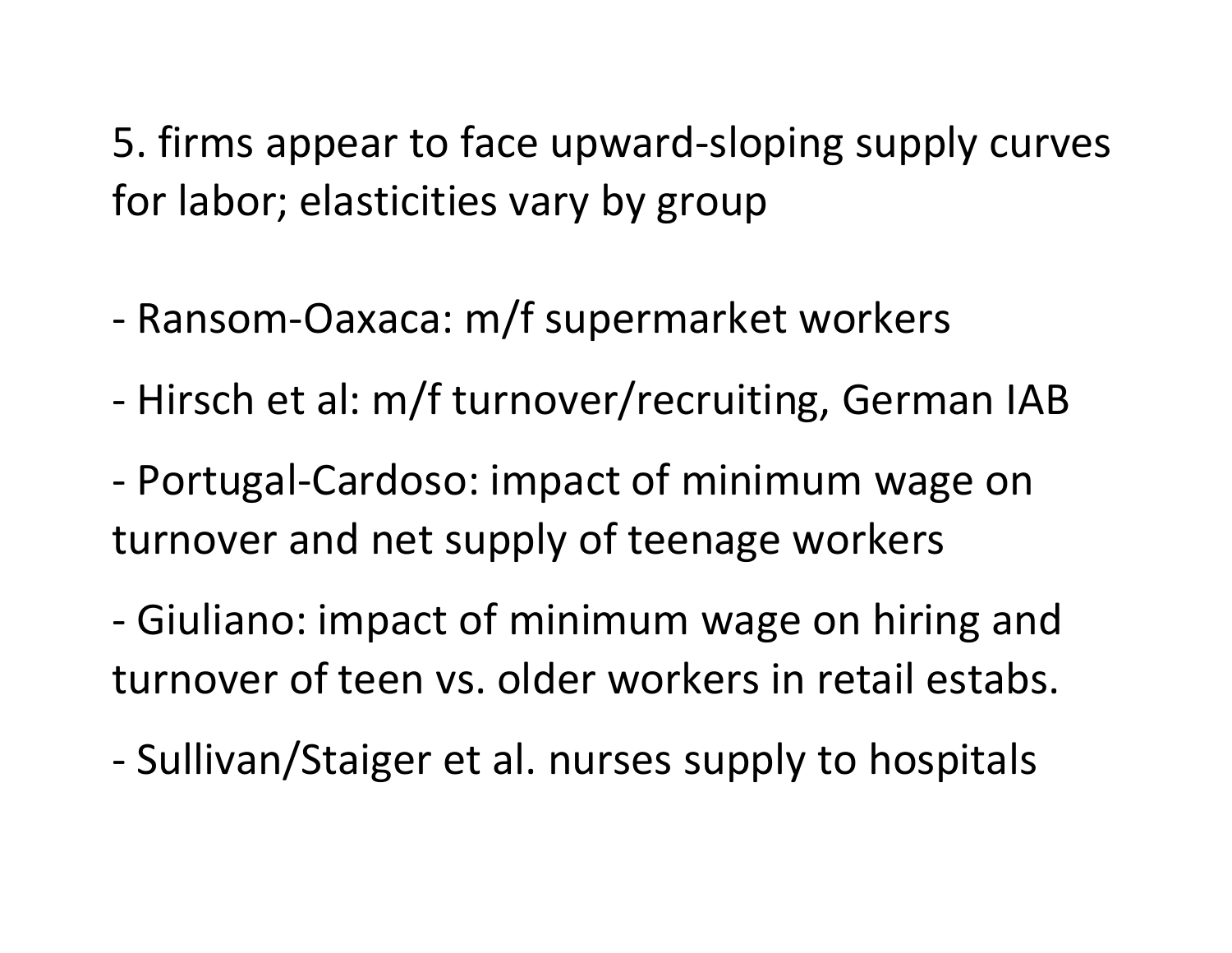III. Open questions and new directions 1. How are workers sorted to firms? In the canonical AKM model

$$
\log w_{ijt} = \alpha_i + \gamma_{j(i,t)} + x_{ijt}\beta + \epsilon_{ijt}
$$

-how does  $E[\gamma_{j(i,t)} \mid \alpha_i, x_i]$  vary across people? How does  $E[\alpha_{i} | \gamma_{j} , x_{j}]$  vary across firms?

-has var[ $\gamma_j$ ] or cov[ $\alpha_j$ ,  $\gamma_{j(i,t)}$ ] changed over time, contributing to rising wage inequality?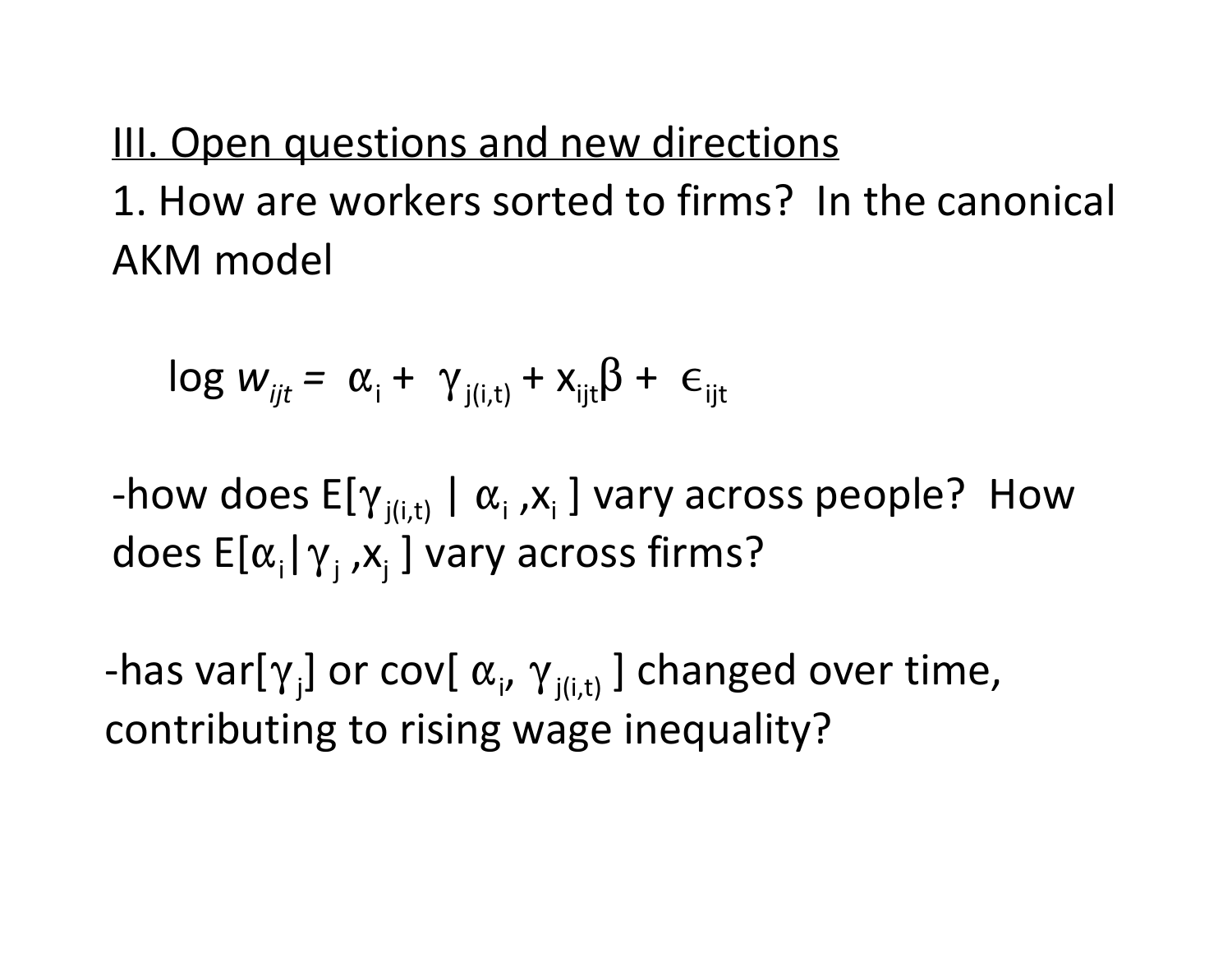# 2. Dealing with endogenous mobility

- do workers prefer "high- $\gamma$ " employers? (Is the wage premium offset by other features of the job, such as location in high-cost city - Moretti)?

- do firms prefer "high- $\alpha$ " workers? Need to specify relation of wages and productivity:

 $w = \lambda$  productivity

-when  $\lambda$ =1, firms may be indifferent -when  $\lambda$ <1 (as in matching models) firms prefer higher-productivity workers

-difficult econometric issues (2-sided sorting)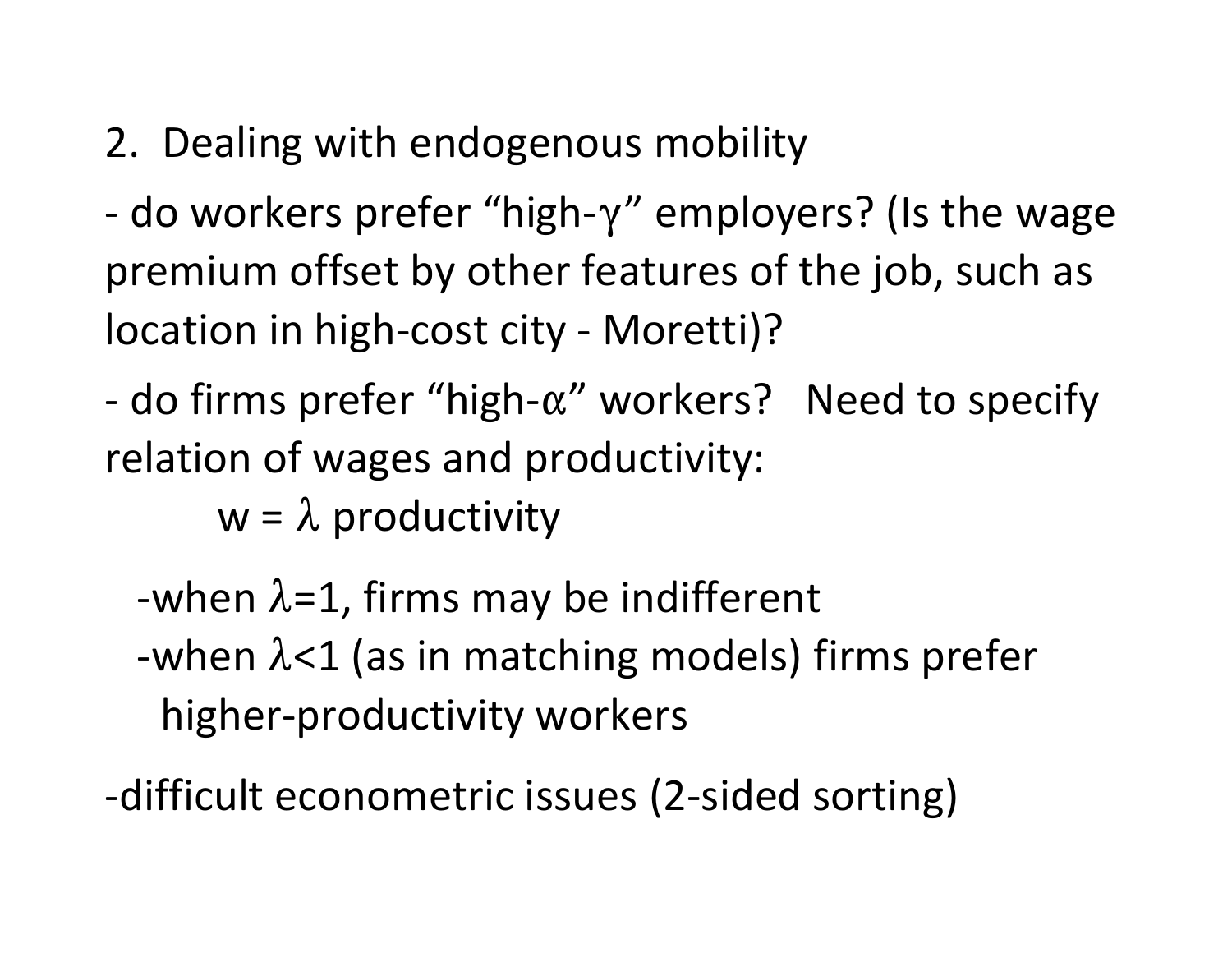3. Allowing a "match" component. Woodcock extends the canonical model to

 $\log w_{ijt} = \alpha_i + \gamma_j + m_{ij} + x_{ijt} \beta + \epsilon_{ijt}$ 

How big is *Var*  $[m_{ij}]$  relative to *Var*  $[\alpha_{i}]$  or *Var*  $[\gamma_{j}]$ ?

If we ignore  $m_{ii}$  do we make faulty inferences about the worker or firm effects? What is the projection?

$$
E[m_{ij} | \alpha_i, \gamma_j, x_{ij}] = \lambda_{\alpha} \alpha_i + \lambda_{\gamma} \gamma_j + \lambda_{\alpha} x_{ij}
$$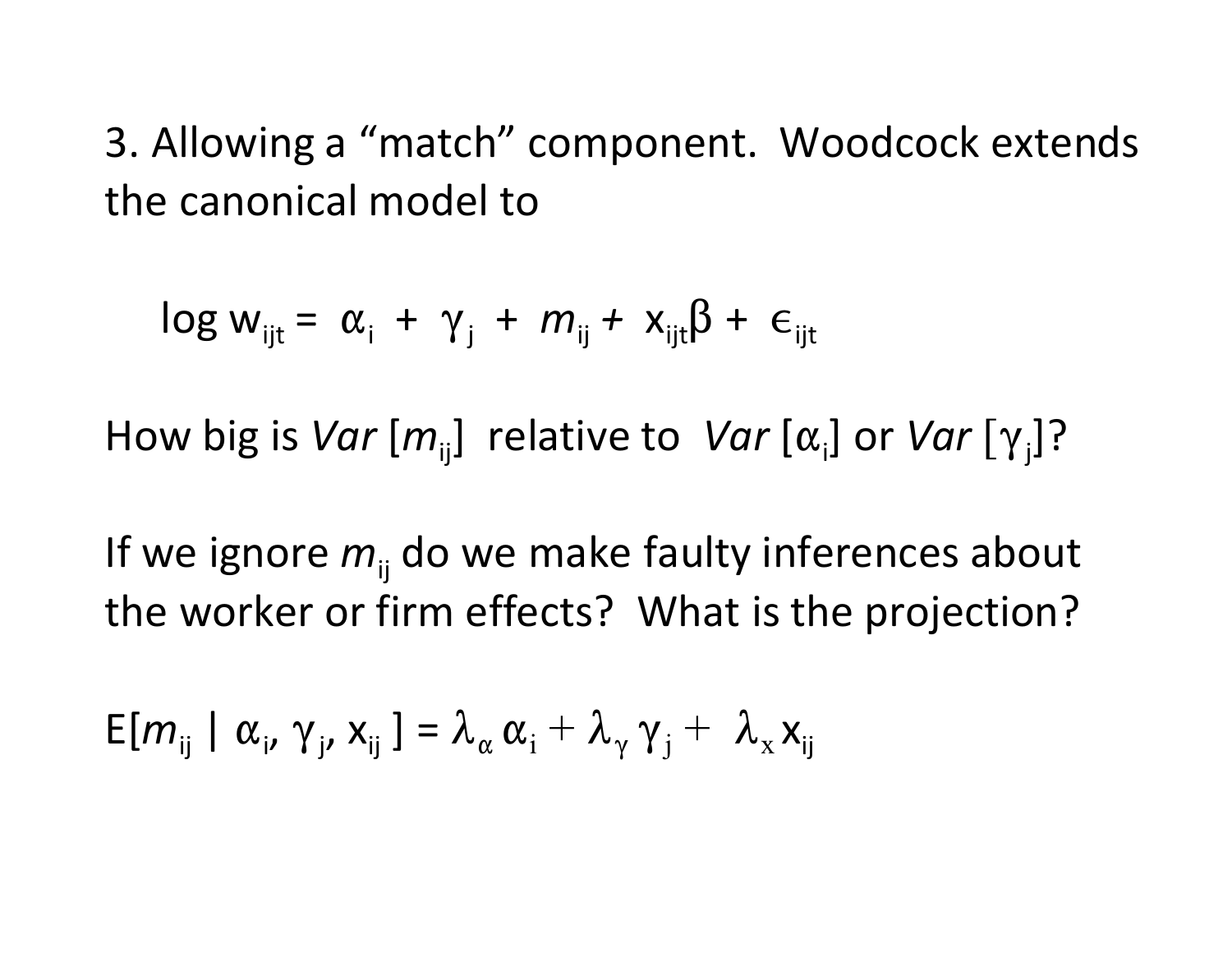Match effects, continued

(i) Do observable outcomes (turnover, productivity...) depend on  $m_{ii}$  ?

(ii) Do some groups/sets of firms have a "wider" distribution of match effects? (M/F, B/W)

(iii) Is 'matching' an exogenous feature of production, or does it depend on market context (thicker/thinner markets), firm size (large/small), type of worker (high/low skill; mobile/immobile)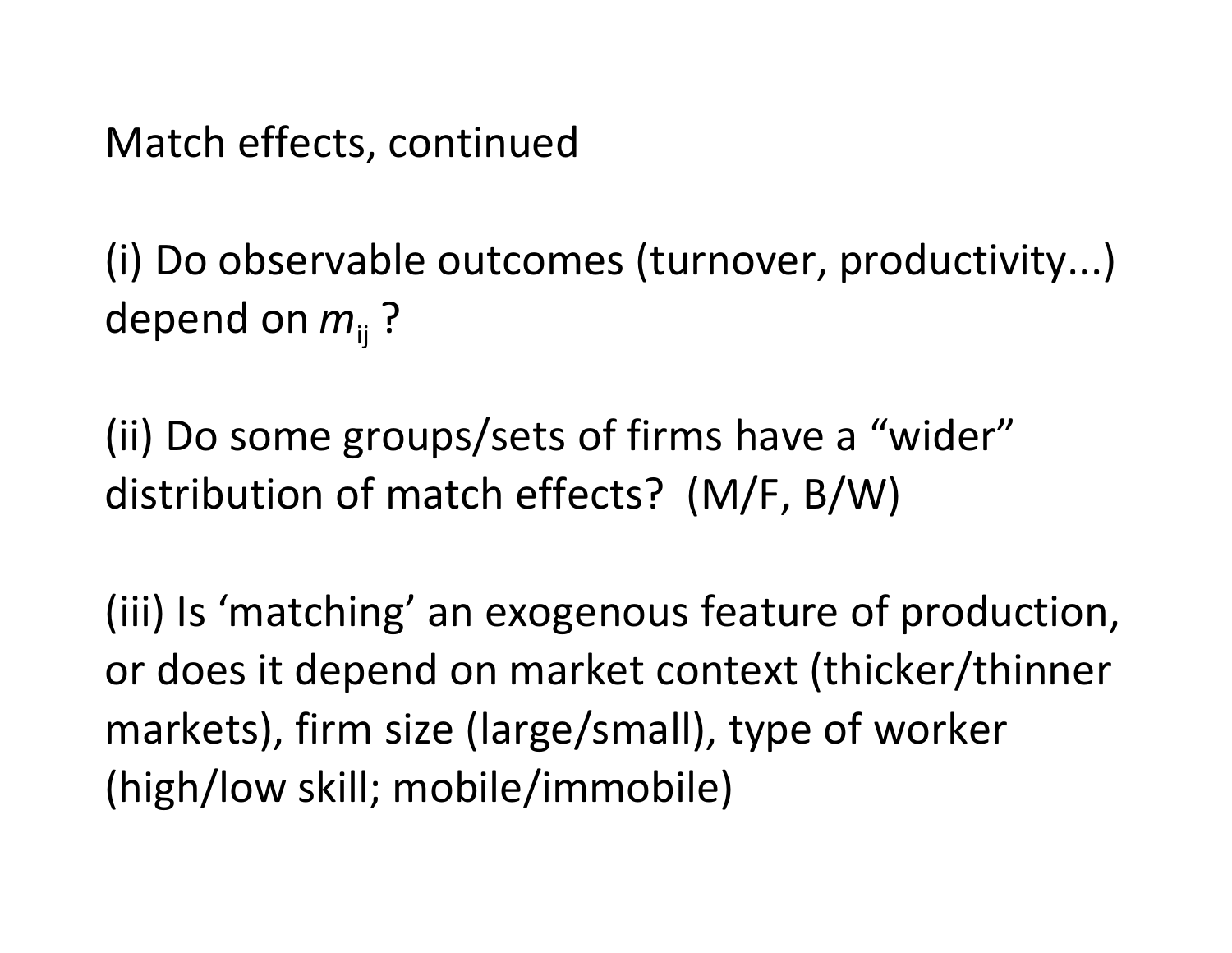4. Extending the canonical model

$$
\log w_{ijt} = f(\alpha_i, \gamma_j) + x_{ijt}\beta + \epsilon_{ijt}
$$

 $f(\alpha_i, \gamma_j) = \alpha_i + \gamma_j$  implies Cobb-Douglas

Can we test the additive (in logs) assumption? Do we expect workers in different skill groups to benefit equally from a move from a low wage to a high-wage firm?

$$
f(\alpha_i, \gamma_j)
$$
 or  $f(\alpha_1, \alpha_2, \ldots \alpha_N, \gamma_j)$  (spillover effects)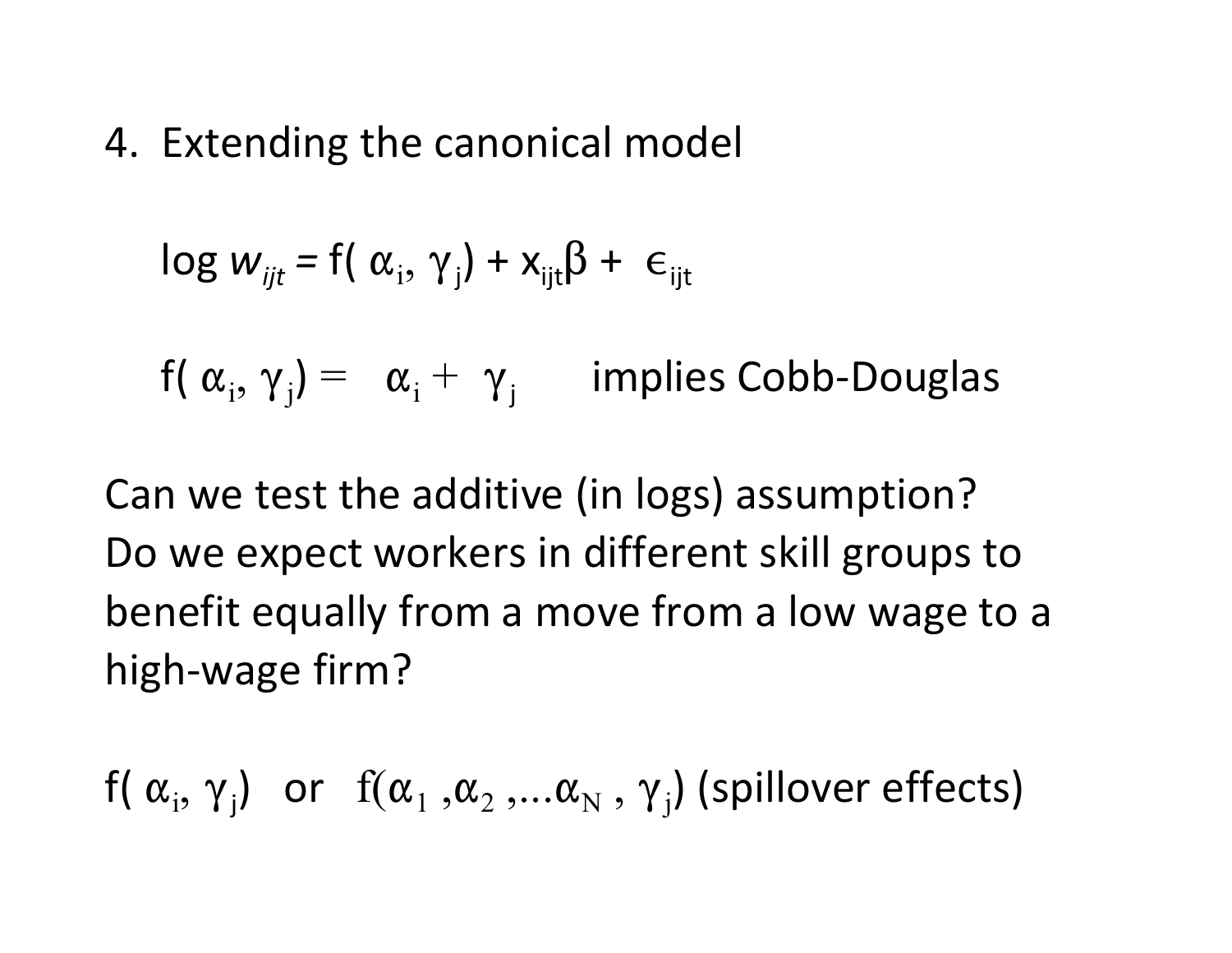5. Understanding the nature of firm effects (i) Are firm effects really "fixed" or do they evolve stochastically?

- deregulation, loss of market leadership (GM)
- opening up of trade (Melitz/Verhoogen)
- new technologies

(ii) Do firm effects reflect choices over personnel/IR policies (Pekkarinen-Riddell), management,...?

(iii) Are firm effects really **within-firm spillover** effects?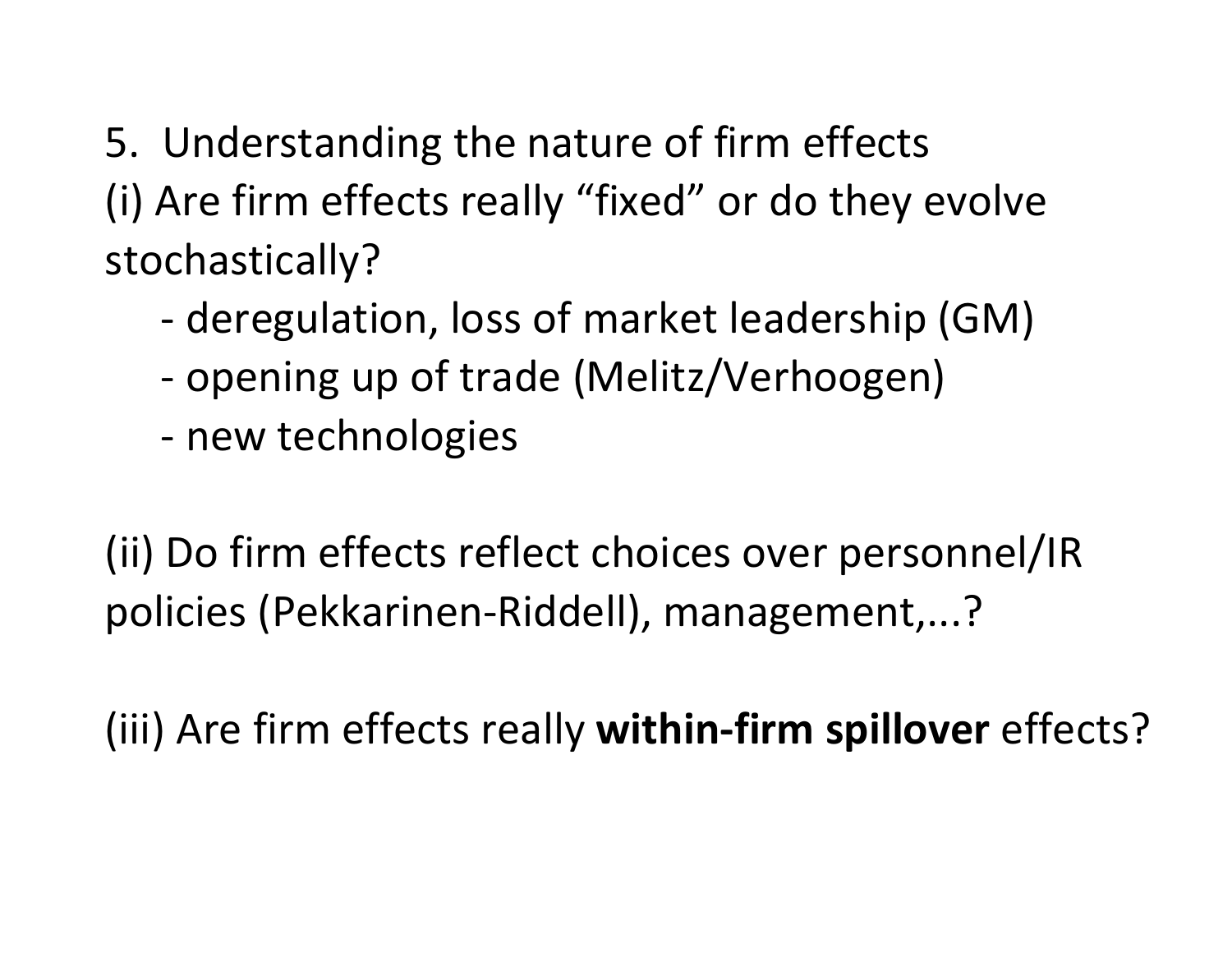6. Why do the connections to specific firms matter for workers?

a) Frictions? Monopsony models; MP matching models

b) Rent-sharing? ("old school" bargaining models)

c) separation of 'internal' and external labor markets – Baker-Gibbs-Holmstrom; contracting models